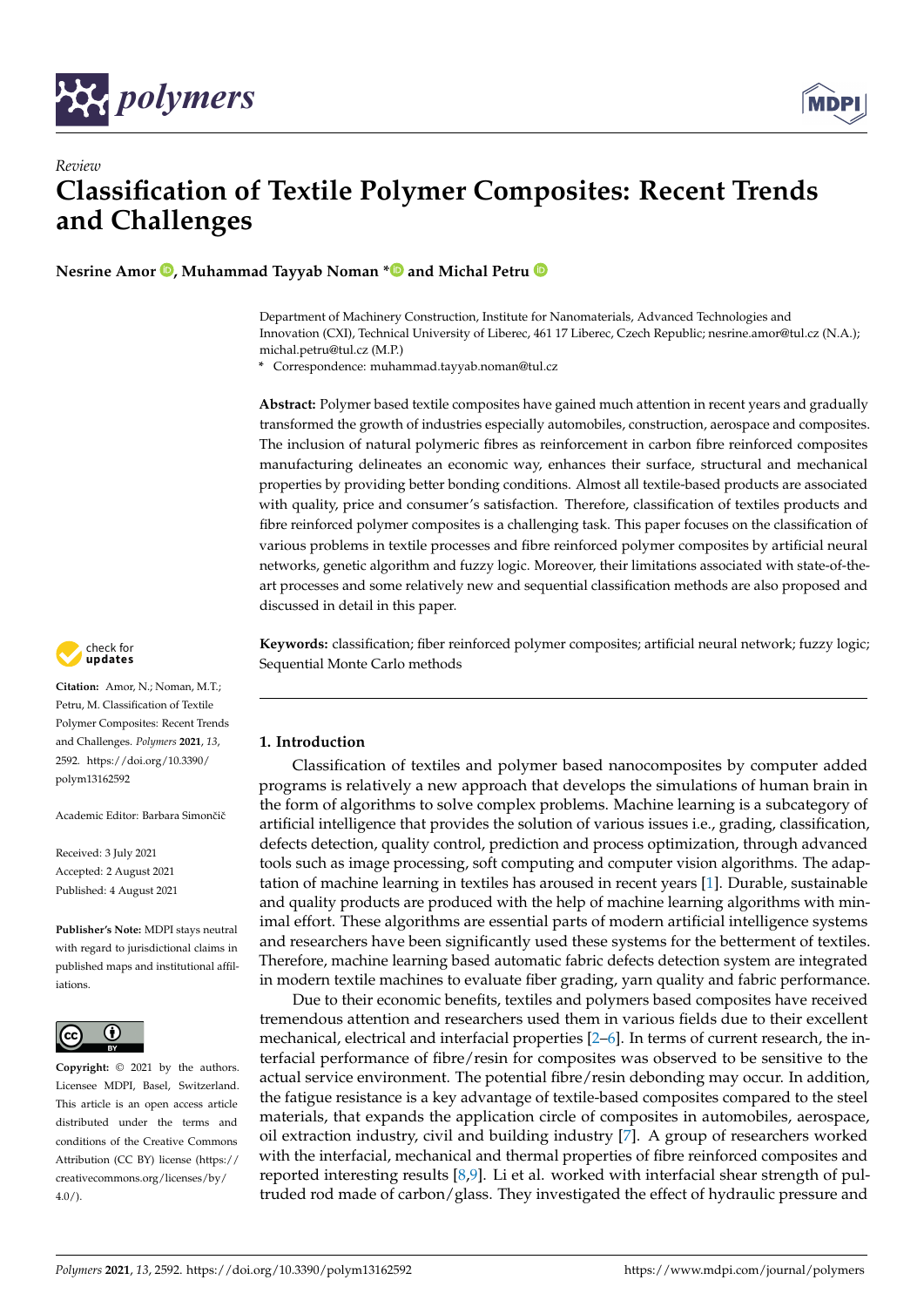water immersion on interfacial properties. The results revealed that the hydraulic pressure had positive impact on the interfacial performance of the carbon/glass composite and conversely, water immersion reduced the interfacial strength of carbon/glass rod [\[10\]](#page-21-6). In a recent study, Li et al. expanded their work on carbon/glass pultruded rod and investigated the interfacial, thermal and mechanical properties at elevated temperature. They reported that at elevated temperature, interfacial shear strength decreased with time for hybrid fibre reinforced composites. Longer exposure led to more degradation and plasticizing as well as hydrolysis observed due to the diffusion of water molecules [\[11\]](#page-21-7). In another study, Li et al. worked with the mechanical properties and life service evolution of unidirectional hybrid carbon/glass pultruded rod under harsh and elevated conditions. The results showed that fibre/resin debonding occurred under longer exposure and overall mechanical, thermal and interfacial properties decreased [\[12\]](#page-21-8).

The use of machine learning in textiles, especially for classification, has shown its potential exponentially in the current era [\[13](#page-21-9)[,14\]](#page-22-0). Zimmerling et al. reported the application of Gaussian regression algorithm to improve the geometrical shapes of fiber reinforced textile composites. This method significantly improved the assessment criterion for fibre reinforced plastics components. Based on the efficiency, they suggested machine learning as an economical tool than finite element method, for the evaluation of textile processes [\[15\]](#page-22-1). In another work, Seçkin et al. reported a production fault in gloves industry. They used time-series data for the simulation and forecasting of this problem and classified it with different machine learning algorithms [\[16\]](#page-22-2). Ribeiro et al. proposed an automatic method to predict different properties of woven fabrics based on design and finishing features [\[17\]](#page-22-3). Due to the complexities of their micro-structures and boundary conditions, the classification of overall characteristics of textiles and polymer composites is still a challenging task even for machine learning. Therefore, a highly efficient and accurate approach is required that can predict the microscopic structural performance under different geometries. Apart from the above discussion, hardware utilization and technical issues are two other major constrains during the application of machine learning in textiles. However, to address these problems, various machine learning and computer vision-based applications are reported in the literature as deterministic and non-deterministic models. Mathematical models, empirical models and computer aided models i.e., finite element method (FEM), are deterministic models. However, genetic algorithm (GA), artificial neural network (ANN), chaos theory (CT) and fuzzy logic (FL) are non-deterministic approaches. Figure [1](#page-2-0) shows the difference between machine learning approaches and traditional deterministic engineering models.

In recent years, considerable research efforts have been made to the development of machine learning tools for classification, prediction and defects detection. Although, the prediction and defects detection for textiles and polymer composites have been reviewed, the comprehensive review on the classification of fiber reinforced polymer composites is still missing. Therefore, our motivation is to provide a detail description about the used algorithms for fiber reinforced composites. This may help our readers to find out best possible algorithm for their future research endeavours. We categorized the applications of machine learning and computer vision algorithms into four classes based on standard textile manufacturing processes i.e., spinning, weaving, finishing and fiber reinforced polymer composites. In each of these four classes, we elucidated the recently reported work for defects detection, identification, classification and prediction by image segmentation-based approaches, color-based approaches, texture-based defect detection and by deep learning. In addition, we reviewed the limitations of existing state of the art methods and proposed a possible future research direction in textile composites using the sequential Monte Carlo methods.

After the introduction, this paper is organized in a following sequence: Section [2](#page-3-0) focuses the utilization of machine learning in spinning, weaving, non-woven and textile finishing applications. The following Section [3](#page-14-0) provides the limitations of widely used approaches. Section [4](#page-16-0) explains the possibilities of future challenges for sequential Monte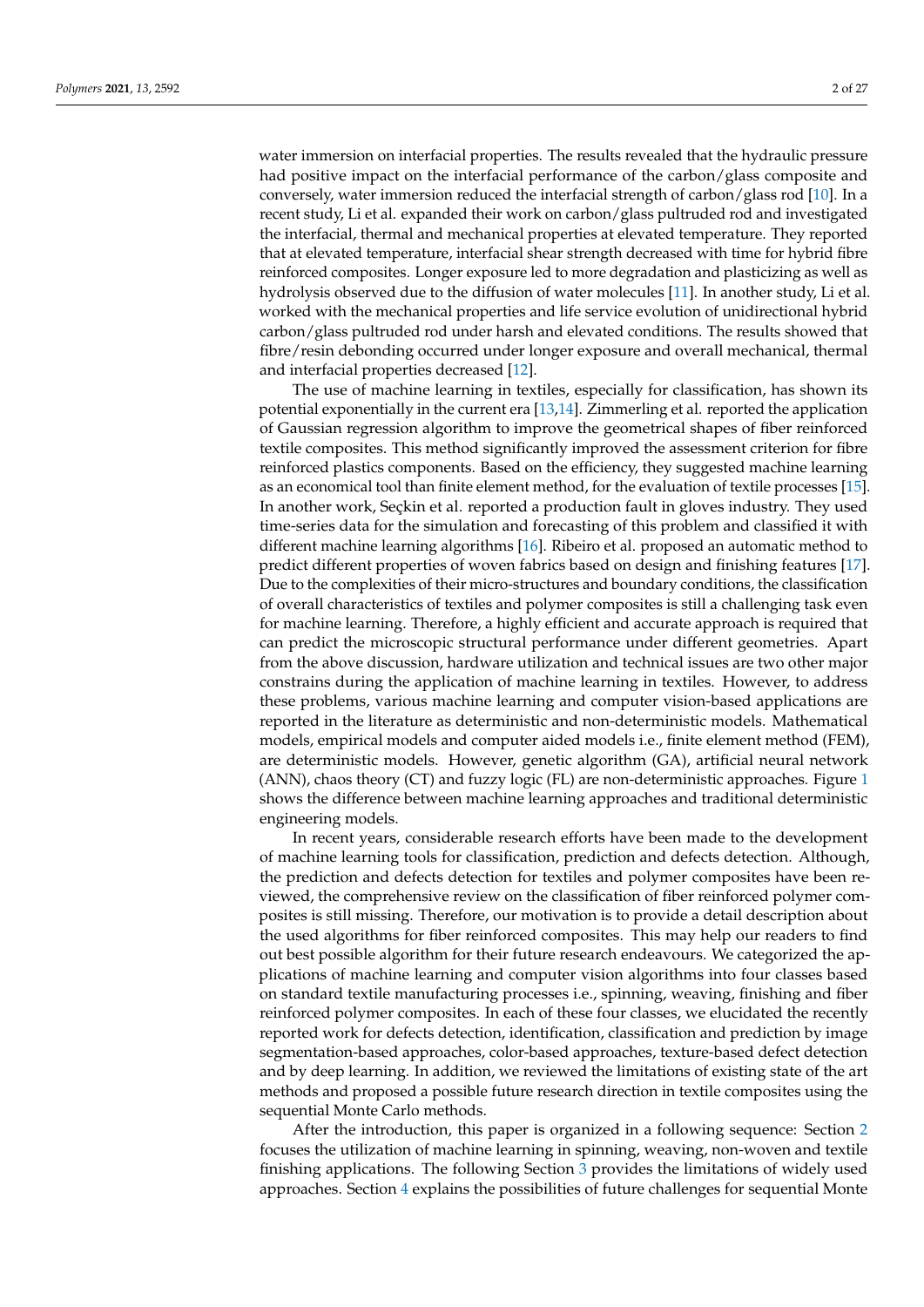Carlo methods in textiles and polymer-based composites and the final Section [5](#page-20-0) summarizes the paper with few suggestions to overcome the future challenges. Figure [2](#page-2-1) explains the scheme that elucidates the methodology of the proposed paper. The authors believe that the approach delineates here opens up a new gateway for researchers to choose the best suitable machine learning tool in order to work with textile substrates and composites.

<span id="page-2-0"></span>

**Figure 1.** Comparison of machine learning approaches with traditional deterministic models.

<span id="page-2-1"></span>

**Figure 2.** A schematic illustration of this study.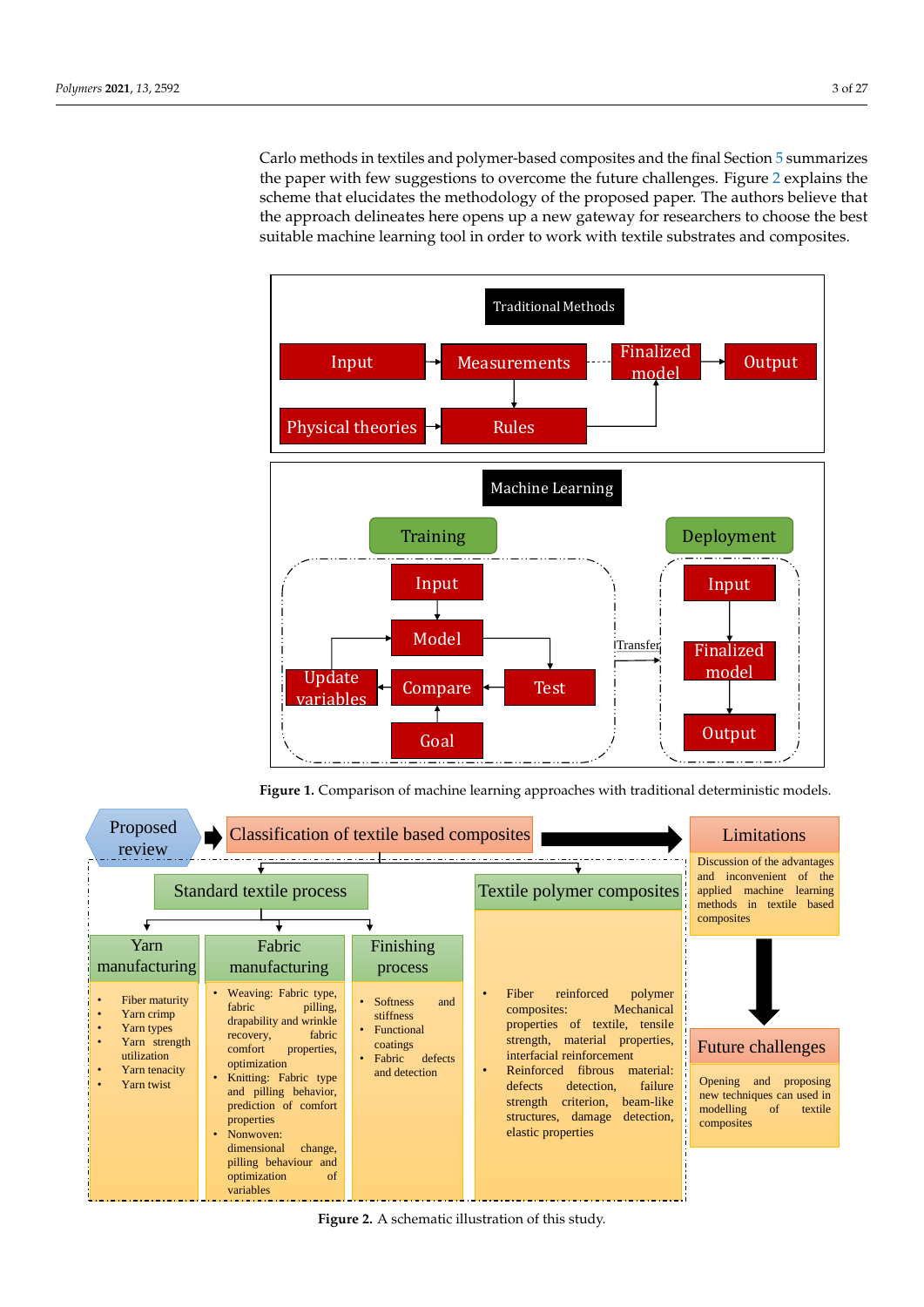# <span id="page-3-0"></span>**2. Classification Based on Textile Processes**

The necessity to process raw data and explore valuable information from it has become essential in every field of science, engineering, business and medicine. In textiles, even when a simple product e.g., a t-shirt is considered, bulk amount of data is generated from raw materials, quality parameters and machine settings. The data could be nonlinear and multivariable depend on the relationship between fiber properties and yarn properties or between fabric performance and machine settings. Moreover, improvements and innovations in textiles with the introduction of technical textiles have occurred with exceptional performance expectations at extreme conditions e.g., against sun, cold, impact, knife, bullet and microorganisms [\[18](#page-22-4)[,19\]](#page-22-5). Therefore, the demand for data processing and discovery of valuable information from this data is continuous in textile industry. Many traditional models e.g., statistical and mathematical, have been reported in numerous studies to process textile data. However, these classical models remain incapable of discovering the complex relationship between the variables. To solve this challenge, machine learning models are implemented in almost all areas of textile engineering. In textile processes, the trend of reported literature elucidates that the researchers tried to establish a critical relationships among essential parameters of fibers, yarns and fabrics. Machine learning algorithms are robust and powerful tools for modeling and solving complex and nonlinear applications. In this context, Majumdar published a book on soft computing in textile engineering [\[20\]](#page-22-6). This book compiled various research studies based on ANN and FL approaches during yarn modelling, fabric manufacturing, garments modelling by FL, composites modelling for quasi-static mechanical properties, viscoelastic behaviour and fatigue behaviour using ANN, textile quality evaluation using image processing, ANN and FL approaches.

ANN has been widely studied for textile data since last decade and helped the researcher to get better efficiency for fiber classification, defect detection, prediction and modeling of yarn, fabric, color matching, color separation and their coordinates conversion [\[21\]](#page-22-7). Vassiliadis et al. introduced a comprehensive overview of ANN applications in fabric manufacturing [\[22\]](#page-22-8). ANN had been successfully utilised for fibrous properties (classification of fibers, color grading, selection of cotton bales, identification of control parameter), yarns parameters (detection of faults, prediction of tensile properties and shrinkage) and for fabrics properties (defects detection, prediction of thermophysiological, sensorial and comfort properties, bursting of woven and knitted fabrics).

The literature discussed above provides an overview of machine learning till 2011. Therefore, we will present a review of recent advanced works in this field. In this section, we categorized the textile applications using machine learning algorithms into four classes based on standard textile-based processes i.e., spinning, weaving, finishing and fiber reinforced polymer composites.

#### *2.1. Classification Based on Yarn's Production*

Yarn is generally considered as a primary element for the manufacturing of high quality textiles and in recent years, numerous studies were conducted on the classification, modeling and prediction of essential yarn parameters as given below:

#### 2.1.1. Fibre Maturity

Fibre maturity is an important and significantly crucial parameter especially when the researchers deal with yarns properties and desire excellent final product. In general, fibre maturity is considered as a functional and primary building block of any good textile product. Therefore, many researcher worked with the prediction of fibre maturity. Farook et al. proposed that ANN algorithms are excellent prediction tools in order to predict cotton fibre maturity [\[23\]](#page-22-9). They selected various fibre characteristics as an input variables and analysed fibre maturity as an output variable. The simulation results showed that ANN predicted cotton fibre maturity was higher when compared with the experimental values. However, there was no optimal result in this application.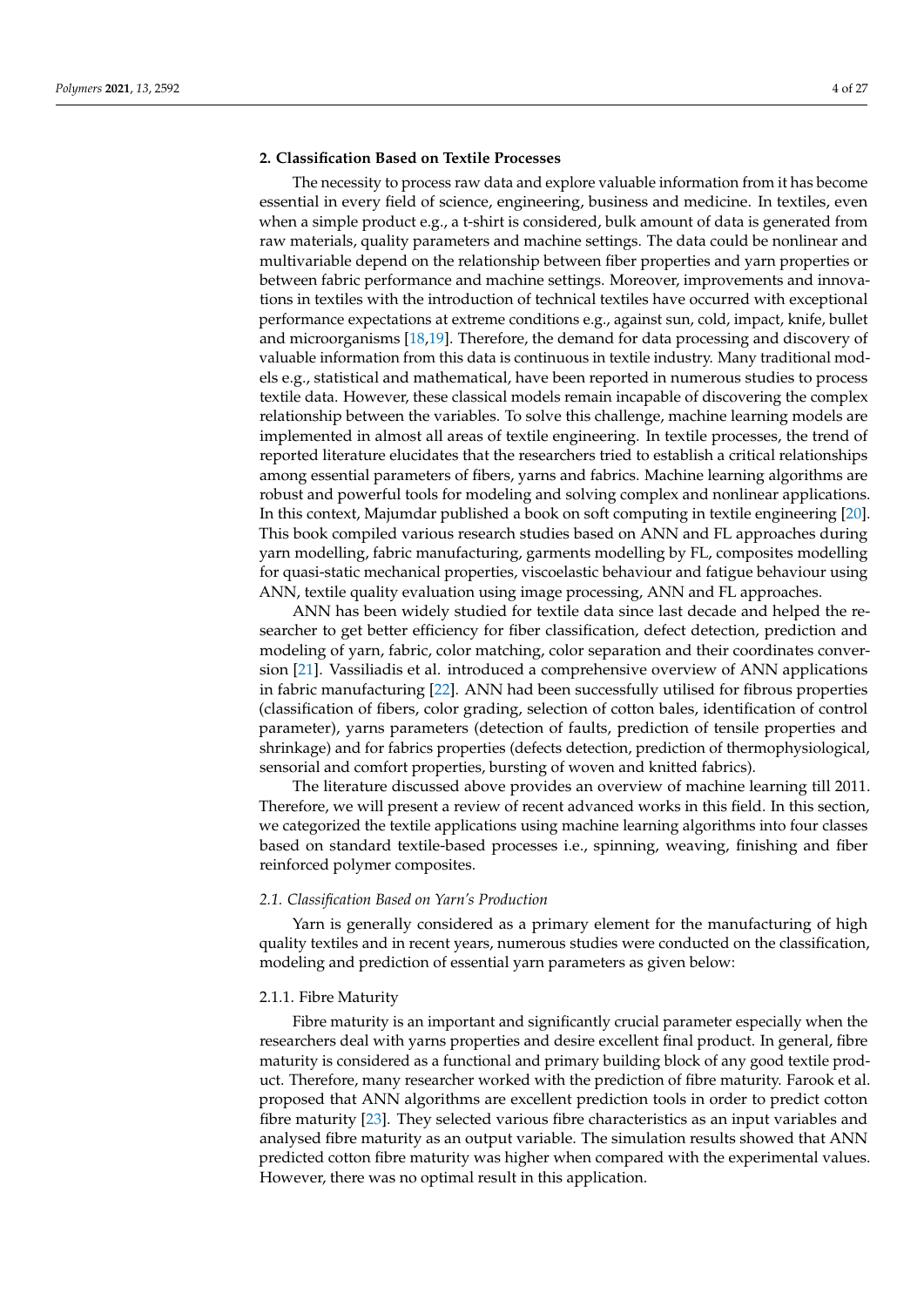# 2.1.2. Yarn Crimp

Malek et al. evaluated the performance of ANN for the prediction of yarn crimp in woven barrier fabrics [\[24\]](#page-22-10). They performed two experiments to predict yarn crimp. The purpose of both experiments was to predict the crimp in warp yarn and weft yarn respectively. The input variables were weave style, density of warp and weft yarns, fibre and filament fineness, shed time and loom speed. However, the only exception in the second experiment was the replacement of yarn fineness with filament fineness. ANN results showed good results for the prediction of yarn crimp with the exception of two small deviations between actual and predicted output. In a different work, Majumdar et al. introduced mathematical, statistical and ANNs models to predict breaking force at elongation of ring-spun cotton yarns [\[25\]](#page-22-11). The inputs for these three models were yarn count and cotton fiber properties. ANN model provided a better prediction performance compared to the statistical and mathematical models. Later, they reported the implementation of a hybrid neuro-fuzzy system for the prediction of yarn strength [\[26\]](#page-22-12). The results were compared with standard ANN and regression models for prediction accuracy. ANN showed better prediction results than others.

#### 2.1.3. Yarn Types

Before the production of yarn, the prediction of quality parameters is important to overcome production faults. In an experimental study, Almetwally et al. used ANN and linear regression for the prediction of core spun yarn strength, elongation and rupture [\[27\]](#page-22-13). The results showed that ANN models provided significantly accurate prediction for yarn strength. Recently, Doran et al. reported the utilization of ANN and support vector machine (SVM) methods to avoid faulty fabric production [\[28\]](#page-22-14). In addition, they used statistical tools i.e., analysis of variance (ANOVA) and principal component analysis (PCA) to overcome input dimensions. The test results showed that both ANN and SVM methods provided effective predictions for yarn quality characteristics. However, SVM showed slightly better results than ANN for mean absolute percentage error (MAPE) and coefficient of correlation (R).

# 2.1.4. Yarn Tenacity

Dashti et al. worked with yarn tenacity through ANN and produced a decision support system by applying GA [\[29\]](#page-22-15). Experimental results showed that ANN offered an accurate prediction for yarn tenacity with less than 3.5% error. In addition, GA was applied to obtain optimal input parameters for yarn production. The obtained tenacity was greater than the desired tenacity, therefore, a reduction in production cost was observed. The implementation of this strategy was useful to find good input conditions in order to achieve desired tenacity.

#### 2.1.5. Yarn Strength Utilization

Mishra used ANN models during the production of cotton fabric for the prediction of yarn strength utilization [\[30\]](#page-22-16). The selected input parameters were yarn counts, initial crimps, total number of yarns and yarn strengths in longitudinal and transverse directions along with the weave float length. The experimental results showed that yarn strength utilization percentage increased with an increase in yarn number in both directions. However, a decrease in crimp percentage and float length was observed. Mozafary et al. proposed a combined approach, where they used K-means algorithm for data clustering and ANNs for defects detection i.e., yarn unevenness [\[31\]](#page-22-17). The feedforward ANN and Levenberg–Marquardt training function of back propagation were applied in this method and the effectiveness was demonstrated by a comparative analysis with standard ANN results. In an experimental study, Malik et al. applied a back propagation ANN to analyse the prediction efficiency of used model for tensile properties of even and uneven yarns extracted from polyester-cotton blend [\[32\]](#page-22-18). The selected parameters were twist multiplier, cot hardness and Break draft ratio. The reported results of linear regression and ANN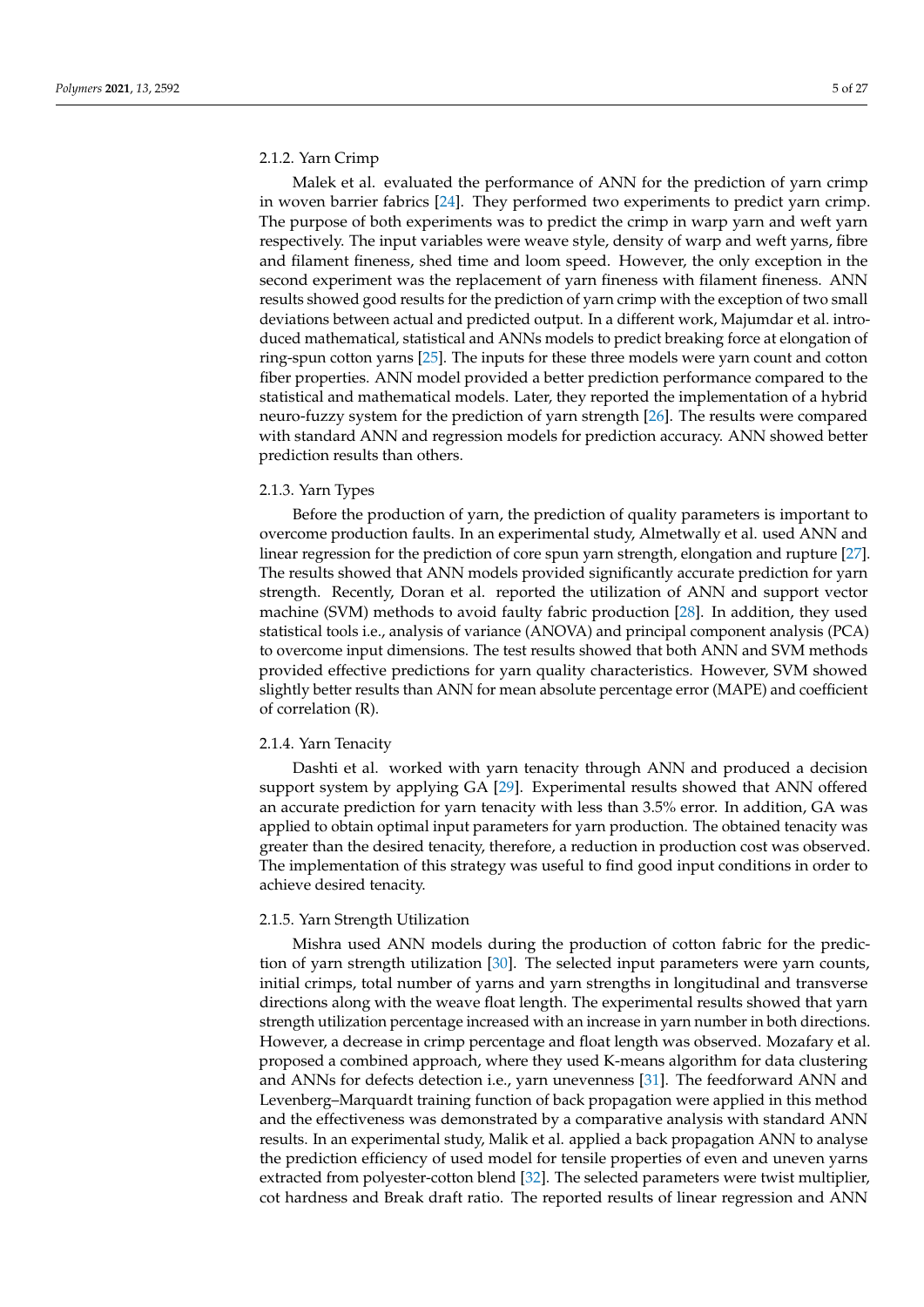for tensile properties were compared with standard methods. El-Geiheini et al. worked with different types of yarns and used ANN and image processing tools for modeling and simulation of yarn tenacity and elongation [\[33\]](#page-22-19). They reported that the proposed techniques were suitable for the estimation of various yarn properties with minimum error. In another study, Erbil et al. used ANN and regression tools for tensile strength prediction of ternary blended open-end rotor yarns [\[34\]](#page-22-20). They applied multiple linear regression (MLR) and trained ANN algorithm with Levenberg–Marquardt backpropagation function. Furthermore, they compared both models for prediction efficiency. The results demonstrated that ANN models gave better prediction output than MLR for both parameters i.e., breaking strength and elongation at break.

#### 2.1.6. Yarn Twist

Yarn twist i.e., S twist, Z twist etc., is another important and noteworthy parameter in order to estimate end product's performance. Therefore, different researcher worked with this variable and reported interesting results. Azimi et al. used ANN in order to predict twist type for textured yarns [\[35\]](#page-22-21). They investigated the effects of heater temperature, texturing speed and the effects of twist type on yarns crimp stability for hybrid yarns. The testing results demonstrated that ANN models were excellent for the prediction of yarn properties under selected variables.

#### *2.2. Classification Based on Fabric Manufacturing*

In this part, we classified the use of machine learning tools into three categories based on fabric manufacturing methods i.e., weaving, knitted and non-woven.

#### 2.2.1. Weaving

The process of weaving is based on interlacing of yarns in warp and weft directions. However, with time, textile woven structures have become more and more complex by the addition of diagonal yarns in interlacing. Therefore, prediction of woven textiles is now a complex task that requires accumulated empirical knowledge about various parameters of woven textiles. Some of those variables are listed below where researchers performed machine learning algorithms to gain better performance and utilization of woven textiles.

# Fabric Type

Woven structures are the mostly used structures not only in textile production but also in composites [\[36–](#page-22-22)[41\]](#page-22-23). Ribeiro et al. proposed an automated machine learning method to predict the physical properties of woven fabrics based on finishing features and textile design. They investigated nine different properties including pilling, abrasion and elasticity and reported improved prediction results for all properties with low prediction error. They applied Cross-Industry Standard Process for Data Mining (CRISP-DM) iterations, where every iteration was based on the verification of standard input parameters. At CRISP-DM stage, an automated machine learning (AutoML) algorithm was performed to choose optimal regression model among six different machine learning algorithms. The results demonstrated that significantly better output was achieved by the selected codes for fixed sequence of yarns and fabric finishing treatment [\[17\]](#page-22-3). In an experimental study, Hussain et al. proposed a novel machine learning algorithm depends on transfer learning and data augmentation in order to recognize and classify the complex patterns of woven textiles. The texture and pattern of textiles are considered as essential factors to design and produce high-quality fabrics. The proposed algorithm worked with residual network through which textures of woven fabric were extracted and auto classified as an end-to-end manner. They suggested that the reported results would be effective even all of the fabric properties are altered [\[42\]](#page-22-24).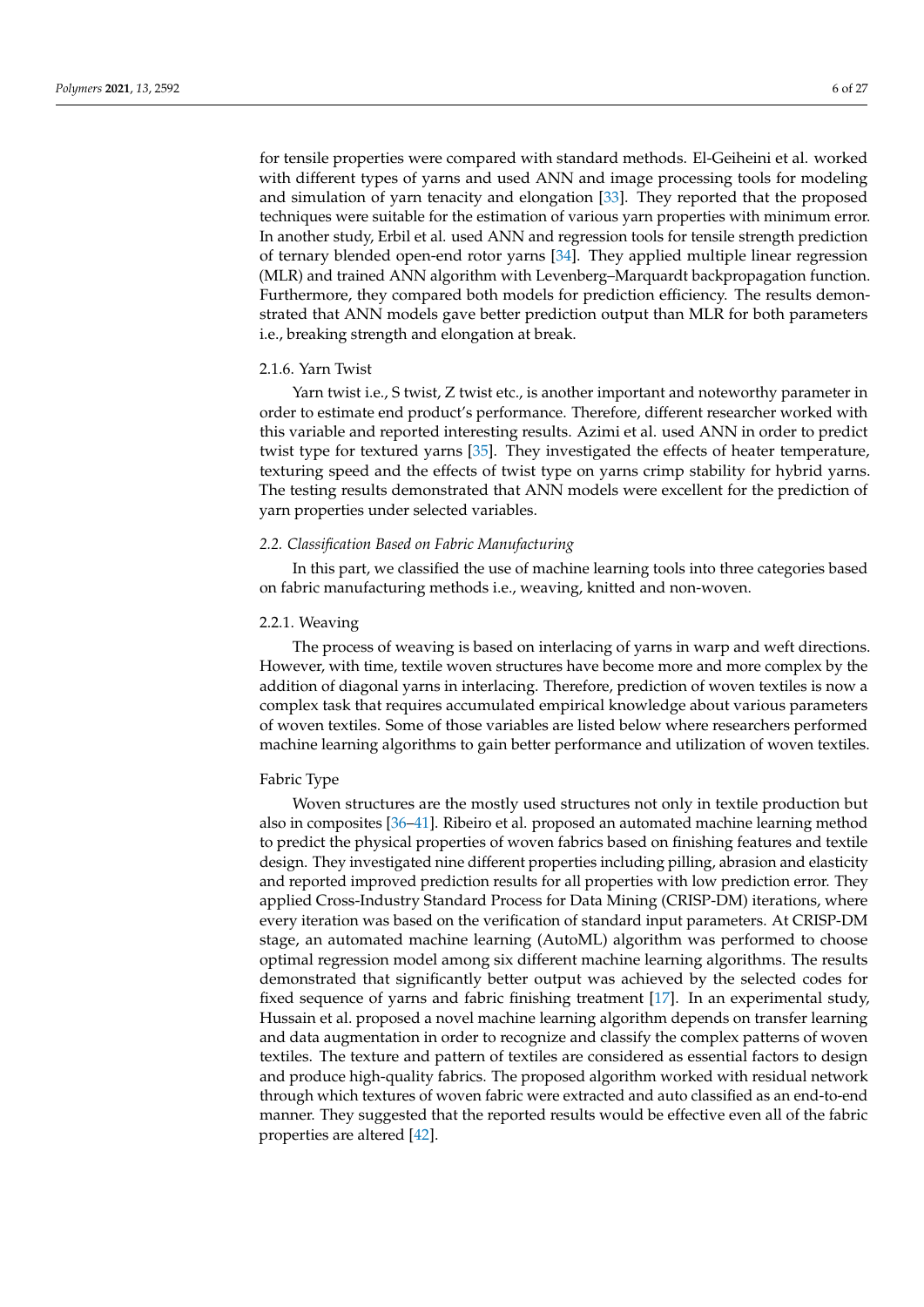Fabric Pilling, Drapability and Wrinkle Recovery

Fabric pilling, drapability and wrinkle recovery are the aesthetic properties of textiles and considered as performance indicator of textile fabrics for quality evaluation. Eldessouki et al. applied adaptive neuro-fuzzy models (ANFIS) for the evaluation of pilling resistance of woven fabrics. In this proposed approach, they classified the selected samples on the basis of texture patterns and compared their results with standard method of pilling resistance for correlation [\[43\]](#page-23-0). Xiao et al. predicted cotton-polyester fabric pilling with ANN (Back-propagation approach) and then used GA for optimization of their results. The optimized results revealed that GA algorithms were better in terms of root mean square error (RMSE), MAPE and mean absolute error (MAE) compared to ANN [\[44\]](#page-23-1). Drapability is one of the most important aesthetic properties that plays crucial role in providing graceful effects to textile fabrics. Drapability depends on experience and skills of humans and is judged subjectively. It renders the complexities during drape comparisons particularly when judged by different persons. Taieb et al. used ANN for the prediction of fabric drape ability under low stress. They reported that the application of ANN for the prediction of aesthetic properties including drapability is a promising one and is physical factors played crucial role during the prediction of fabric drape ability [\[45\]](#page-23-2). Hussain et al. compared ANN with adaptive neuro-fuzzy inference system (ANFIS) during the evaluation of fabrics wrinkle recovery [\[46\]](#page-23-3). They found that for both types of algorithms, the input conditions suitable for better wrinkle recovery were linear densities of both warp and weft sides. However, the suitable output variables were crease recovery angles of warp and weft yarns. The results demonstrated that simulation performed by ANN produced slightly better results than ANFIS with significant accuracy percentage. However, ANFIS process was more useful while drawing surface plots among variables. ANN algorithms do not have this feature.

#### Fabric Comfort Properties

Comfort evaluation is a noteworthy parameter in terms of fabric overall performance [\[47](#page-23-4)[–51\]](#page-23-5). Majority of machine learning algorithms were applied on fabric's thermophysiological and sensorial comfort. Malik et al. used ANN algorithm to predict woven fabrics thermophysiological property i.e., air permeability with respect to fabric construction, raw materials involved during production and process variables [\[52\]](#page-23-6). ANN algorithm was trained with feedforward neural function under a hybrid back propagation method composed of Bayesian regularization and Levenberg-Marquardt function. Simulation results showed that the proposed model provided promising results on test data with lower MAE. In addition, Malik et al. employed another ANN algorithm to show a relationship between loom parameters, used material and construction of fabric in terms of porosity, mean pore flow, mean pore size with air permeability [\[53\]](#page-23-7). The experimental result showed that ANN algorithms were excellent for the prediction of comfort properties with minimal error. Wong et al. applied a hybrid approach that combined ANN and fuzzy-logic for overall prediction of clothing comfort by considering physical properties as input variables [\[54\]](#page-23-8). Simulation results provided maximum correlation coefficient.

#### Optimization

Optimization of process variables in order to reduce cost and improve production efficiency is another important factor in textiles. Therefore, many studies were carried out to investigate the process of optimization. Xu et al. combined differential evolution and Kriging surrogate algorithms to study the optimization of enzyme washing and production cost incurred on indigo dyed cotton [\[55\]](#page-23-9). They selected Taguchi L16 orthogonal array algorithm for optimization and applied it in their study. temperature of bath and concentration of enzymes were chosen as input variables and enzymatic washing as output response. Kriging model was used to analyse the relationship between variables and results revealed that the applied method was significantly efficient for the optimization of overall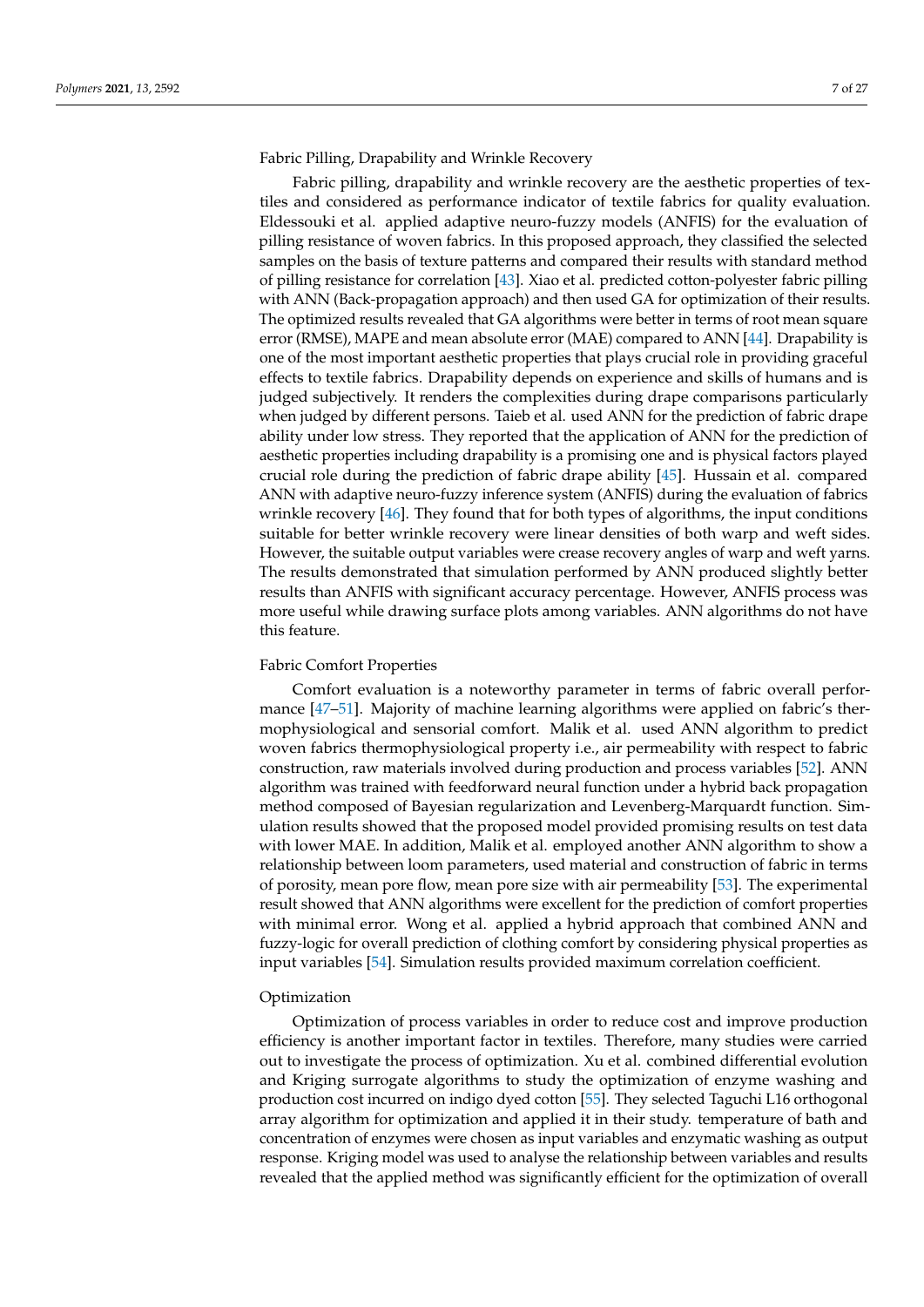cost and can be further utilized in the analysis of mean square error, absolute error and relative error.

#### 2.2.2. Knitting

Knitting is another important production method in which prediction and modelling of knitting parameters are significantly complex tasks due to diversified variables i.e., knitted structures, knitting machine variables and selected yarn attributes etc. Several researchers have used different soft computing and machine learning algorithms to predict knitted fabric's comfort properties, spirality, pilling, bursting strength as well as other aesthetic and physical properties.

# Fabric Type and Pilling Behaviour

Pilling is a serious fault in textile production especially in knit wear. Therefore, machine learning is a useful tool to forecast pilling behaviour of knitted fabric. Unal et al. selected single jersey knitted fabrics for the evaluation of air permeability and combined ANN algorithm with regression methods for the prediction of bursting strength of knit structures [\[56\]](#page-23-10). Implementation of results showed that both methods were able to predict the properties of knitted fabrics. However, ANN had a slightly positive edge when used for prediction. Yang et al. identified knitted fabric pilling behaviour by modifying ANN into deep principle components analysis-based neural networks (DPCANNs) [\[57\]](#page-23-11). In DPCANNs, principle components automatically tracked down the fabric initial and after pilling test properties and then neural network was applied to evaluate pilling grades. The obtained results revealed that DPCANNs had above average classification efficiency for pilling behaviour of knitted fabric. Another important work using ANN was performed by Kayseri et al. where pilling tendency was predicted by selecting fabric cover factor as an input parameter [\[58\]](#page-23-12). They observed that by changing cover factor, fabric pilling was controlled to a greater extent. In this study, they concluded that pilling behaviour was the outcome of pilling grade, mean pilling height as well as covered pilling area. They reported that used algorithms had very good prediction power in determining fabric pilling behaviour.

#### Prediction of Comfort Properties

Fayla et al. applied ANN algorithm on knitted fabrics to predict thermal conductivity [\[59\]](#page-23-13). They selected yarn conductivity, porosity, fabric weight and air permeability as input conditions. The results revealed that ANN algorithm predicted the thermal conductivity with significantly high correlation coefficient. Majumdar used ANN to predict the thermal conductivity of cotton, bamboo and their blended yarns. The input variables were bamboo fiber proportion, linear density of yarn, thickness of fabric and areal density. The correlation coefficient of this study very high [\[60\]](#page-23-14). Knanat et al. used ANN for the prediction of thermal resistance of wet knitted fabrics [\[61\]](#page-23-15). Here, they used two different ANN networks for the prediction of thermal resistance. In the first network, the input variables were moisture content, yarn, fiber and fabric parameters. However, in the second network, input variables were yarn, fiber and fabric parameters, and the output response was thermal resistance under varying moisture level. The results from both networks showed efficient prediction of thermal resistance. Mitra et al. used ANN for the prediction of thermal resistance of handloomed cotton fabric [\[62\]](#page-23-16). The input fabric parameters were picks per inch (PPI), ends per inch (EPI), weft and warp count. The results revealed that used ANN algorithm achieved good prediction efficiency for thermal resistance under low MAE values. In addition, EPI, warp count and weft count were major contributors for the evaluation of thermal resistance.

#### 2.2.3. Nonwoven

Machine learning algorithms have gained tremendous importance during the last few years to enhance productivity of nonwoven textiles by predicting various important param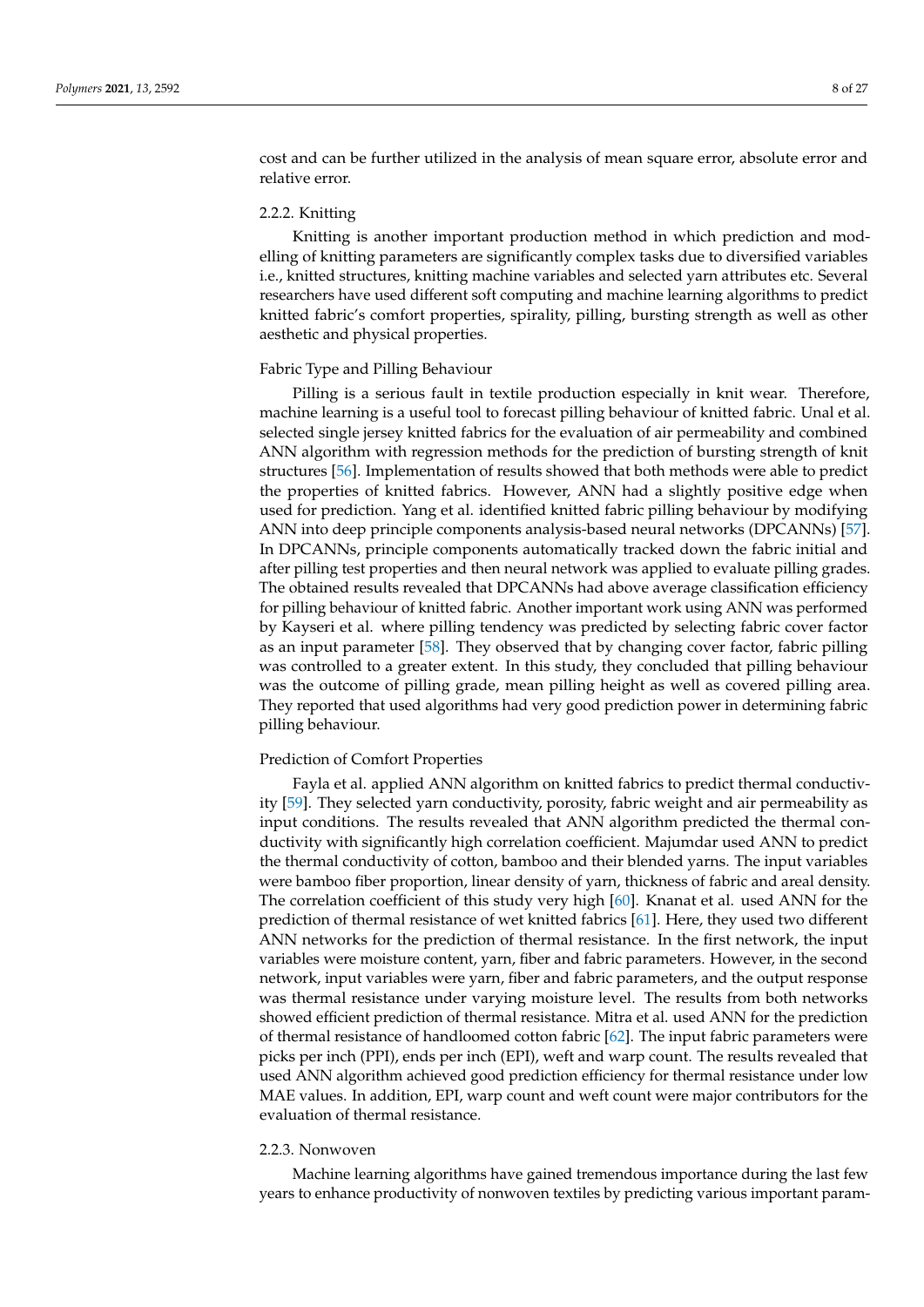eters i.e., dimensional change, pilling behaviour and optimization of variables. Wang et al. measured the pilling of nonwoven fabrics using wavelet analysis [\[63\]](#page-23-17). The results demonstrated that wavelet analysis was quite similar to traditional method for pilling evaluation. Kalkanci et al. estimated fabric shrinkage by applying ANN algorithm inside relaxation methods [\[64\]](#page-23-18). Thermofixing, sanforizing, drying and washing were important processes applied on fabrics during finishing . Dimensional changes were predicted at the end of finishing processes by ANN. Two-layer feedforward perceptron function was used for ANN algorithm to evaluate the width of dimensional change. The experimental results showed that ANN gave better prediction results for dimensional change. Abhijit et al. applied a combination of GA and ANN as a hybrid algorithm to predict the comfort performance and the range of ultraviolet protection factor (UPF) [\[65\]](#page-23-19). ANN was applied as a prediction tool and GA was utilised as an optimization tool. For experimental purpose, a set of four samples were selected for the evaluation of functional properties. The proposed ANN–GA method was carried out until the required results were achieved. The results achieved by this method were in good agreement with the standard methods.

## *2.3. Classification Based on Finishing Processes*

# 2.3.1. Handle Modifications (Softness and Stiffness)

Modification of textile end product by applying softeners and stiffeners is necessary to improve the aesthetic properties. The selection of these materials attracts the scientists and researchers to build and train special machine learning algorithms, special mathematical models and soft computing tools. Farooq et al. used ANN to predict the shade change of dyed knitted fabrics after finishing application [\[66\]](#page-23-20). The inputs were the shade percentage, dye color and finishing concentrations. The output was delta values with respect to standard samples. Simulations results showed that ANN provided high prediction accuracy for shade change that occurred during finishing with minimal value of error between actual and predicted values.

#### 2.3.2. Functional Coatings

Malik et al. used ANN for the prediction of antimicrobial performance of chitosan/AgCl-TiO<sup>2</sup> coated fabrics. The input variables were curing time and concentration of colloids [\[67\]](#page-23-21). Samples were developed with different blends of selected colloid under different curing time. Feedforward ANN was trained under a hybrid combination of Bayesian regularization and Levenberg Marqaurdt algorithms. The testing results had an acceptable MAE during network training. Furferi et al. introduced a novel ANN algorithm for the prediction of coating process on textile fabrics [\[68\]](#page-23-22). Testing results demonstrated the significance of ANN model for coating mechanism. Ni et al. proposed a novel online algorithm that detected and predicted the coating thickness of textiles by hyperspectral images [\[69\]](#page-23-23). The proposed algorithm was based on two different optimization modules i.e., the first module was called extreme learning machine (ELM) classifier whereas the second one was called a group of stacked autoencoders. The lateral module was designed to take data from hyperspectral images. However, ELM module optimized by a new optimizer known as grey wolf optimizer (GWO). GWO was used to determine the number of neurons and weights to get more accuracy during classification. The results explained that online detection performance significantly improved with a combination of VW-SAET with GWO-ELM that provided 95.58% efficiency.

#### 2.3.3. Fabric Defects and Detection

Fabrics are occasionally the end product of any textile manufacturing process and fabric defects inspection is very important in terms of post manufacturing processes i.e., marketing, merchandising and branding. In a simple term, Fabric defects detection is a crucial process applied to control the quality of textile production. Machine learning algorithms have also played their role in this detection/inspection process. The most famous machine learning tools used in defects detection are ANN and image processing algorithms that have been applied for defects detection and grading of woven, knitted and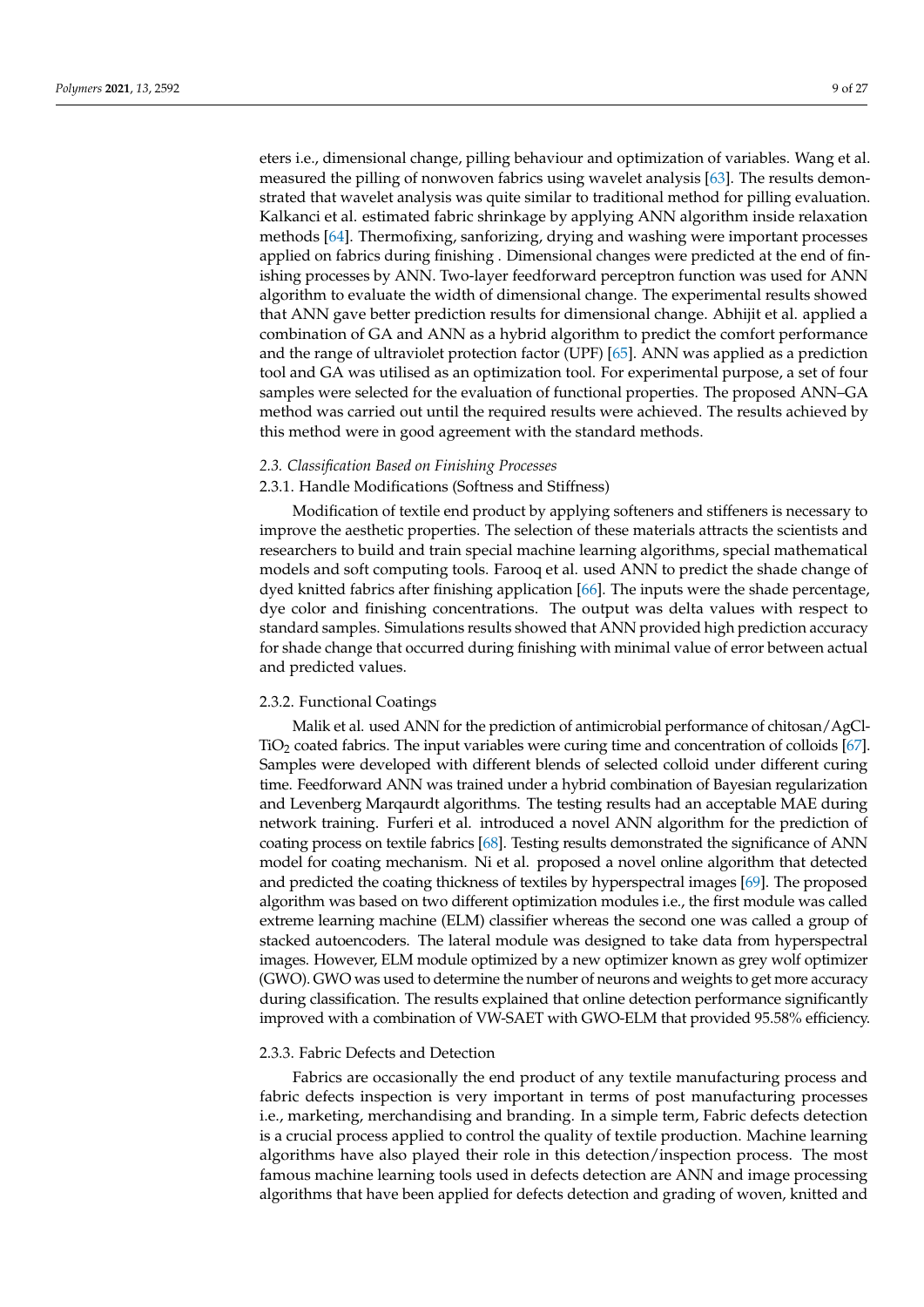nonwoven textiles. Hanbay et al. presented a literature review about the methods used for the detection of fabric defects and explained that detection methods had several types including structural, hybrid, spectral, model-based and statistical [\[70\]](#page-23-24). Czimmermann et al. presented a detail review based on automatically detection of fabric faults and fabric defect [\[71\]](#page-24-0). Rasheed et al. reported a comprehensive study on faults detection methods of textiles [\[72\]](#page-24-1). The widely used detection methods are based on image segmentation, color coordinates, frequency domain, texture-based, image morphology operations and deep learning. Eldessouki et al. applied a defects detection method composed of a hybrid combination of sepctral (Fourier transform) and (spatial) statistical functions that detected the fabric defects from images [\[73\]](#page-24-2). They applied component analysis to overcome input characteristics of selected datasets. The use of PCA in this application increased the classification rate. Liu et al. proposed an algorithm composed of low-rank decomposition and multi-scale convolution neural networks for defects detection [\[74\]](#page-24-3). Convolution neural networks were applied to extract multiple characteristics of defects from images for the improvement of image characterization ability to deal with complex textures. However, low-rank decomposition tool was established to analyze matrix characteristics for background (low-rank part) and for (salient defects). Furthermore, the salient defects map produced by sparse matrix was further diversified under threshold to localize the defected area of fabric. The test results showed that extracted features by neural network were accurate enough to analyse fabric texture than traditional standard methods i.e., local binary pattern and histogram of the oriented gradient.

Many other researchers utilised machine learning algorithms for defects detection. Sezer et al. applied independent component analysis (ICA) for defects detection at block level using a sample image [\[75\]](#page-24-4). They reported that this method provided satisfactory results for plain weave fabrics. However, for twill and texture weave patterns, this method is not generalized yet. Yapi et al. proposed redundant contourlet transform (RCT) method for defects detection [\[76\]](#page-24-5). A finite mixture of generalized Gaussians (MoGG) was used for modeling RCT coefficients that constituted statistical signatures to differentiate the defected fabric from defect-free fabric. The proposed approach was based on three steps: (1) detection of basic pattern for image decomposition and signature calculation, (2) discrimination between defected and defect-free fabric through Bayes classifier (BC) based on labeled fabric samples, and (3) detection of defects during image inspection by testing local patches. Experimental results revealed that the used approach achieved good results compared to ICA, local binary patterns (LBPs) and slope difference distribution (SDD). Li et al. proposed Fisher criterion-based deep learning algorithm for defects detection of patterned fabrics [\[77\]](#page-24-6). A Fisher criterion-based stacked denoising method was used for fabric images to classify into defective and defect free categories. The experimental results showed that the accuracy of proposed method was excellent for patterned fabrics and more complex jacquard warp-knitted fabric. Han et al. proposed the stacked convolutional autoencoders for defect detection [\[78\]](#page-24-7). The autoencoders were trained through synthetic defected data and non-defected data by using expert-based knowledge of defect characteristics, where, input was used as a defected image produced artificially and output was the corresponding clean image. Jeffrey Kuo et al. detected the following four defects in embroidery textile patterns i.e., stitch missing, joint defect, yarn floating knit and unregistered defect recognition [\[79\]](#page-24-8). The results demonstrated that the applied procedure was more effective than back propagation for detects detection as it took less time to train the network. Huang et al. used machine learning tools and image analysis for pilling assessment of fleece [\[80\]](#page-24-9). The applied methods were discrete Fourier transform, Gaussian filtering and Daubechies wavelet, for the extraction of important features of image information i.e., pilling area, pilling density and number of pilling points. ANN and SVM were used to classify the textile grade. Experimental results showed that the use of Fourier-Gaussian method improved the efficiency of classification for ANN and SVM. Table [1](#page-10-0) elucidates a comparison of related work for defects detection in textile processes.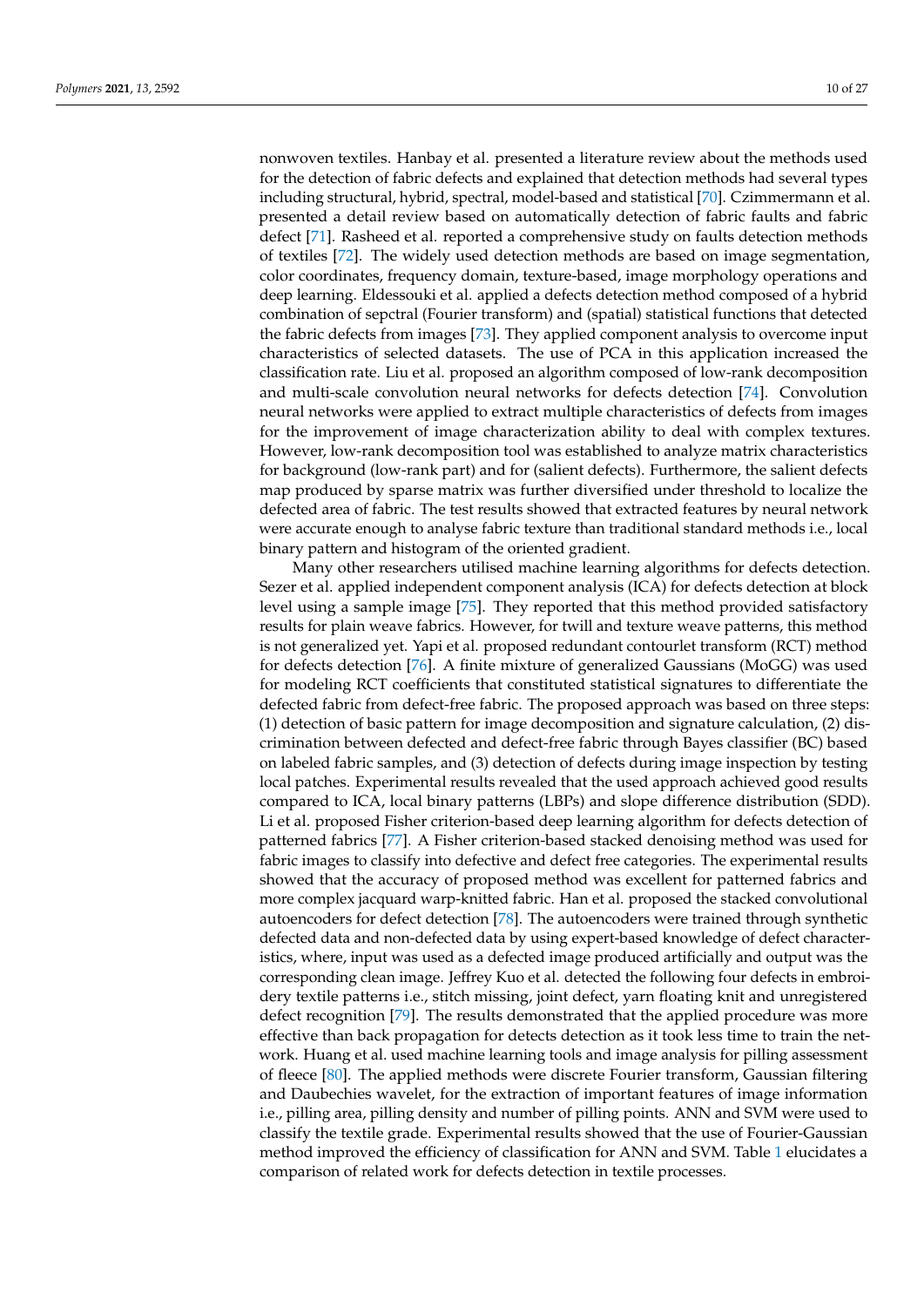<span id="page-10-0"></span>

| <b>Proposed Models</b>                                               | <b>Purposes</b>                                                                        | <b>Methods</b>                                                                                                                                                                                                                                                                                                                                              | <b>Major Findings</b>                                                                                                                                                                                                                                               | <b>Authors</b>      |
|----------------------------------------------------------------------|----------------------------------------------------------------------------------------|-------------------------------------------------------------------------------------------------------------------------------------------------------------------------------------------------------------------------------------------------------------------------------------------------------------------------------------------------------------|---------------------------------------------------------------------------------------------------------------------------------------------------------------------------------------------------------------------------------------------------------------------|---------------------|
| Gabor filters and<br>pulse<br>coupled<br>network<br>neural<br>(PCNN) | Fabric defect detec-<br>tion for of warp<br>knitting fabrics                           | Enhanced the image contrast<br>using Gabor filters and they<br>applied PCNN for segmenta-<br>tion purpose                                                                                                                                                                                                                                                   | Results of the experiments have<br>demonstrated that the proposed<br>PCNN with Gabor has higher de-<br>tection accuracy (98.6%)                                                                                                                                     | Li et al. [81]      |
| Convolutional<br>neural networks<br>(CNN)                            | Automatic quality<br>control for fiber<br>placement manu-<br>facturing                 | A pixel-by-pixel classification<br>has been created for the de-<br>fects of the whole part scan                                                                                                                                                                                                                                                             | Simulation results showed that<br>the proposed strategy failed to<br>achieve satisfactory results due to<br>their small training dataset (con-<br>front with over-fit problem)                                                                                      | Sacco et al. [82]   |
| Fuzzy ARTMAP<br>neural network                                       | Evaluation of yarn<br>qualities<br>surface<br>based<br>the<br>on<br>extracted features | Wavelet<br>texture<br>analy-<br>attention-driven fault<br>sis,<br>detection, and statistical mea-<br>surement are used to extract<br>the characteristic features<br>of yarn surface appearance<br>from images. and a fuzzy<br>ARTMAP neural network<br>is employed to classify and<br>grade yarn surface quali-<br>ties based on the extracted<br>features. | The experimental results showed<br>that the fuzzy ARTMAP achieved<br>superior results to classify yarn<br>surfaces compared to ANN and<br><b>SVM</b>                                                                                                                | Liang et al. [83]   |
| <b>CNN</b>                                                           | Fabric defect detec-<br>tion                                                           | Mobile-Unet is used to im-<br>prove the performance of<br><b>CNN</b>                                                                                                                                                                                                                                                                                        | Experimental results showed that<br>the detection speed and the seg-<br>mentation accuracy in the pro-<br>posed method achieve powerful<br>performance compared to SegNet<br>and U-net                                                                              | Jing et al. $[84]$  |
| <b>CNN</b>                                                           | Fabric defect detec-<br>tion and classifica-<br>tion system                            | (1) Prototyped an advanced<br>image acquiring model using<br>National Instruments NI Vi-<br>sion; (2) Train the CNN us-<br>ing standard textile fabrics. (3)<br>Testing fabrics are examined<br>by the trained CNN.                                                                                                                                         | The experiment work produced<br>good accuracy in defect detection<br>compared to the Bayesian classi-<br>fier and SVM methods. In addi-<br>tion, it provided better processing<br>and classification on defective pat-<br>tern variation in patterned fabric        | Jeyaraj et al. [85] |
| <b>CNN</b>                                                           | Fabric texture de-<br>fects classification                                             | Compressive sampling theo-<br>rem is used to compress and<br>augment the data in small<br>sample sizes                                                                                                                                                                                                                                                      | The classification results of the<br>proposed model achieved higher<br>accuracy 97.9% compared to KNN,<br>ANN and SVM                                                                                                                                               | Wei et al. [86]     |
| convolu-<br>Deep<br>tional generative<br>adversarial<br>net-<br>work | Localize the sur-<br>face defects for wo-<br>ven fabrics                               | A new encoder block was<br>used to reconstruct query im-<br>age with normal texture and<br>no defect                                                                                                                                                                                                                                                        | The experiments results showed<br>that the proposed approach is not<br>sensitive to image blurring or illu-<br>mination changes. In addition, it<br>has high flexibility and high detec-<br>tion accuracy for different types of<br>texture structures and defects. | Hu et al. [87]      |

**Table 1.** A comparison of previously performed work for defects detection in textile processes.

# *2.4. Classification Based on Textile Polymer Composites*

Composites are the most promising class of versatile and durable materials of modern age. Machine learning algorithms reduce time, cost and effort to search optimal conditions for selected variables of composite structures. Therefore, machine learning is an essential and effective tool for a comprehensive evaluation of composites. Machine learning is used to solve complex numerical and applied problems in composites. In general, the fabrication of fiber reinforced composites is considered more challenging than other anisotropic struc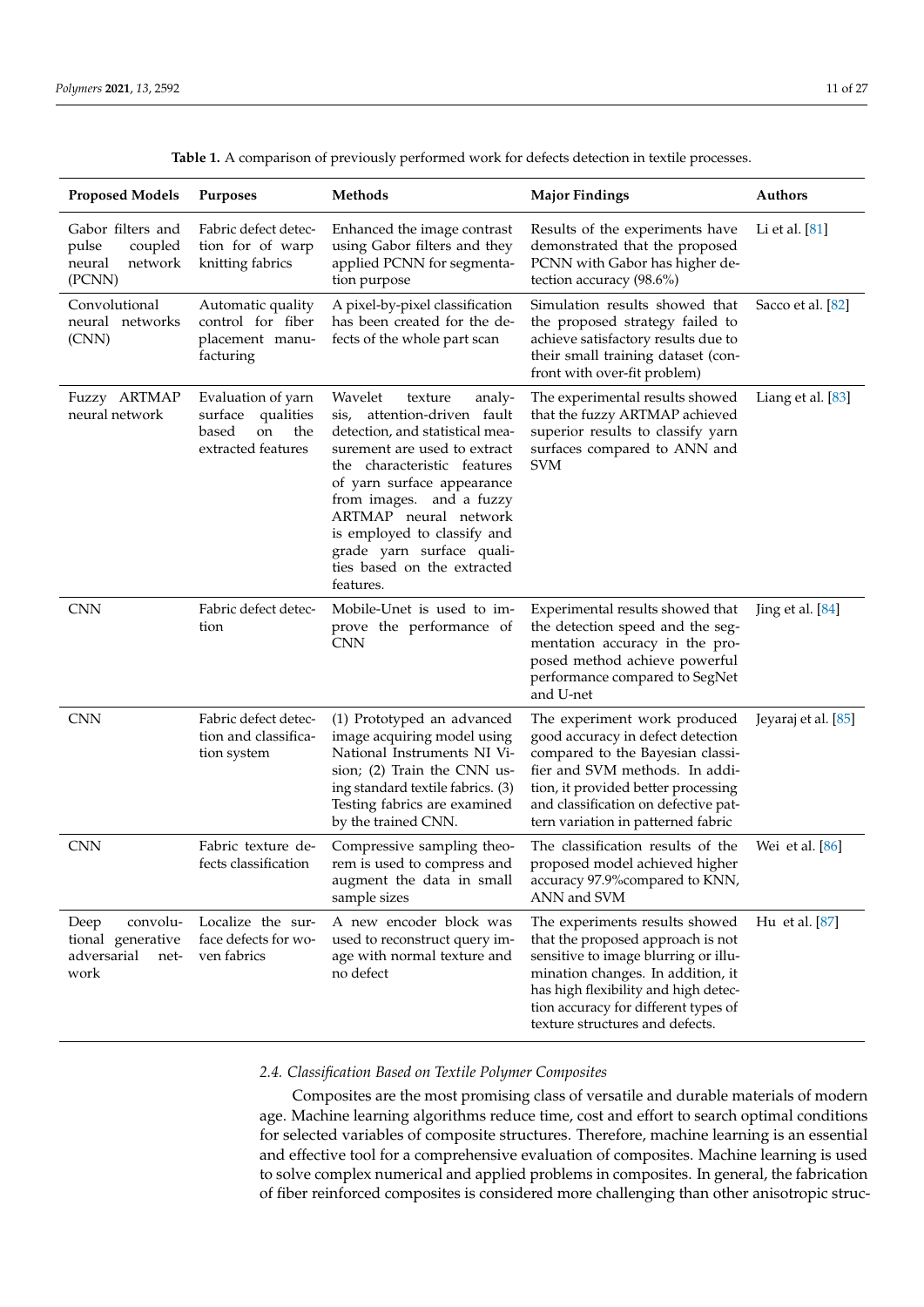tures. Sapuan et al. presented a book on ANN applications for composite materials [\[88\]](#page-24-17). They reported the use of ANN for numerous tasks such as defects detection in composites and polymeric structures, localization of carbon fiber–reinforced plastics and perspex plates, prediction of mechanical behavior, aging cycles evaluation, fatigue life prediction and prediction of composites life under loading. Muzel et al. presented a comprehensive review on the applications of finite element method for composite materials, failure criteria, material properties and types of elements in aeronautics, aerospace, naval, automotive, energy, sports, civil, manufacturing and electronics [\[89\]](#page-24-18). Dixit et al. introduced a review on modelling approaches for the prediction of mechanical properties of textile based composites using finite element method [\[90\]](#page-24-19). However, there are many important parameters need to investigate for the development of new algorithms for composite materials. Therefore, In this study, we will discuss these variables in detail and propose new methods to develop machine learning algorithms for textiles and composite structures. Schimmack et al. used Extended Kalman Filter (EKF) algorithm as a virtual sensor for temperature detection, composed of metal-polymer fibre based heater structure [\[91\]](#page-24-20). The main purpose of this algorithm was to control temperature in case of overheating or in any other emergency condition. The results revealed the accuracy of proposed approach. In another study, Gonzalez et al. used CNN for the identification of flow disturbances of dissimilar materials in composites production [\[92\]](#page-24-21). Specifically, CNN was applied to detect the position, size and permeability of any embedded material on the surface of mould. In CNN, the region of dissimilar material was selected as an input variable in order to recognise disturbance flow. Altarazi et al. applied multiple algorithms at a time to predict and classify tensile strength of polymeric films of different compositions. The used algorithms were stochastic gradient descent (SGD), ANN, k-nearest neighbors (kNN), decision tree (DT), regression analysis, SVM, random forest (RF), logistic regression (LoR) and AdaBoost (AB) [\[93\]](#page-24-22). Experimental results demonstrated that SVM algorithm showed better prediction results. In addition, the results revealed that the classification ability of used algorithms was excellent for sorting films into conforming and non-conforming parts. Balcioglu et al. compared finite element analysis with machine learning algorithms (DT, KNN, RF, SVR) for fracture analysis of polymer composites [\[94\]](#page-24-23). Fracture behavior of laminated composites reinforced with pure carbon, glass and carbon/glass composition were tested and compared with standard samples. The RF algorithm showed the best result with lower MSE values compared to other algorithms.

#### 2.4.1. Fiber Reinforced Polymer Composites

The use of natural fibers as a reinforcement in polymer composites has gained commercial success in terms of durable, economical and environmentally friendly materials. Khan et al. investigated the mechanical properties of cross-ply laminated fibre-reinforced polymer composites. They developed model for the prediction of mechanical properties using ANN [\[95\]](#page-24-24). The composite samples were developed by altering glass fibre layers with carbon fibre layers and polyphenylene sulphide with high-density polyethylene. The fibers were used as reinforcement and polyphenylene sulphide was used as a polymer matrix. Mechanical properties i.e., hardness, flexural modulus, impact and rupture strength were investigated for both directions. The input variables for ANN model were material type, matrix layers, composition and number of reinforcement. Simulation results showed that ANN predicted the mechanical properties with low MAE. In a study, Boon et al. provided a literature review on recent advances in optimization and design of fiber-reinforced polymer composites [\[96\]](#page-24-25). They stated that the best approach to provide accurate results was deep learning (DL). He et al. proposed a delamination detection approach for the detection of location, size and interfacial bonding of delamination in fiber-reinforced polymer composites. This method was based on frequency changes in multiple modes [\[97\]](#page-24-26). They employed a combination of different algorithms i.e., support vector machine, extreme learning machine and back propagation neural network for the detection of delamination parameters. Experi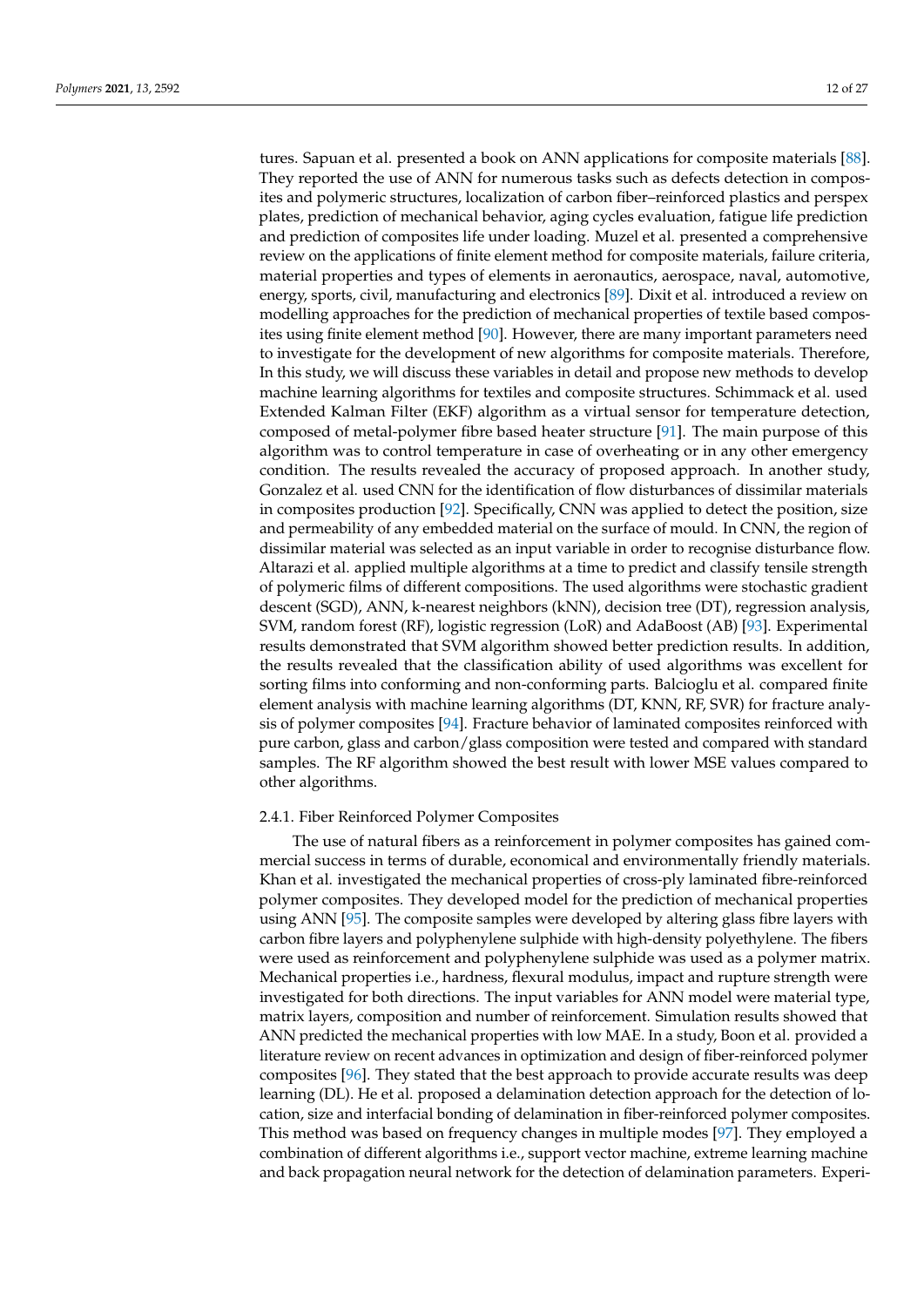mental results showed that SVM algorithms provided excellent prediction and classification performance as compared to other two algorithms.

Carbon fiber reinforced polymer composites (CFRP) are the most durable and promising modern age composite materials. By applying machine learning algorithms, researchers significantly reduced cost, efforts and time to determine optimal design points and process variables to develop CFRP structures. Mathematical modeling together with machine learning algorithms provide comprehensive analysis of CFRP structures. Matsuzaki et al. proposed an approach for state estimation and material properties of thermoset CFRP by using data assimilation [\[98\]](#page-24-27). Thermosetting simulation based on a non-linear state-space model that utilise ensemble Kalman filter (EnKF) for the estimation of state using data assimilation. This method estimated the degree of curing and the distribution of temperature model with thermal conductivity distribution. Simulation results showed that EnKF was successful in the estimation of the state of thermal conductivity distribution and model parameters. However, the estimation of thermal conductivity in complex distributions is still a challenging task. After the effectiveness of EnKF to estimate various CFRP thermoset molding attributes, they applied EnKF for the estimation of internal temperature during curing [\[99\]](#page-25-0). In this application, they selected three samples with altered thermal conductivity. The experimental results validated the efficiency of this approach using these types of specimens. Figure [3](#page-12-0) shows a typical problem-solving method under machine learning algorithms validated for numerous types of fiber reinforced polymer composites including CFRP, glass fiber reinforced polymer composites (GFRP), basalt fiber reinforced polymer composites (BFRP) and aramid fiber reinforced polymer composites (AFRP).

<span id="page-12-0"></span>

**Figure 3.** Summary of machine learning procedure validated for fiber reinforced polymer composites including CFRP, GFRP, BFRP and AFRP etc. [\[100\]](#page-25-1).

Gonzalez introduced different mathematical models to detect nonlinear flexural deformation of CFRP based on stiffness level in compression and polymer matrices under different strength [\[101\]](#page-25-2). The study further presented modeling of different properties of fiber reinforced composite beams [\[102\]](#page-25-3). The proposed mathematical model described nonlinear elastic three-point bending of isotropic and reinforced beams under stiffness and strength levels. The obtained results revealed that nonlinear properties of reinforced materials and polymer matrices carefully investigated when designing real structures. Zhang et al. predicted the delaminations through Gaussian process regression (GPR) algorithm for CFRP composites during drilling [\[103\]](#page-25-4). Taguchi and GPR approaches explained that more data set were required for the extraction of optimal variables from fewer experimental trials. Konstantopoulos et al. used nanoindentation mapping data with machine learning algorithms to identify interfacial reinforcement [\[100\]](#page-25-1). Normalization and k-means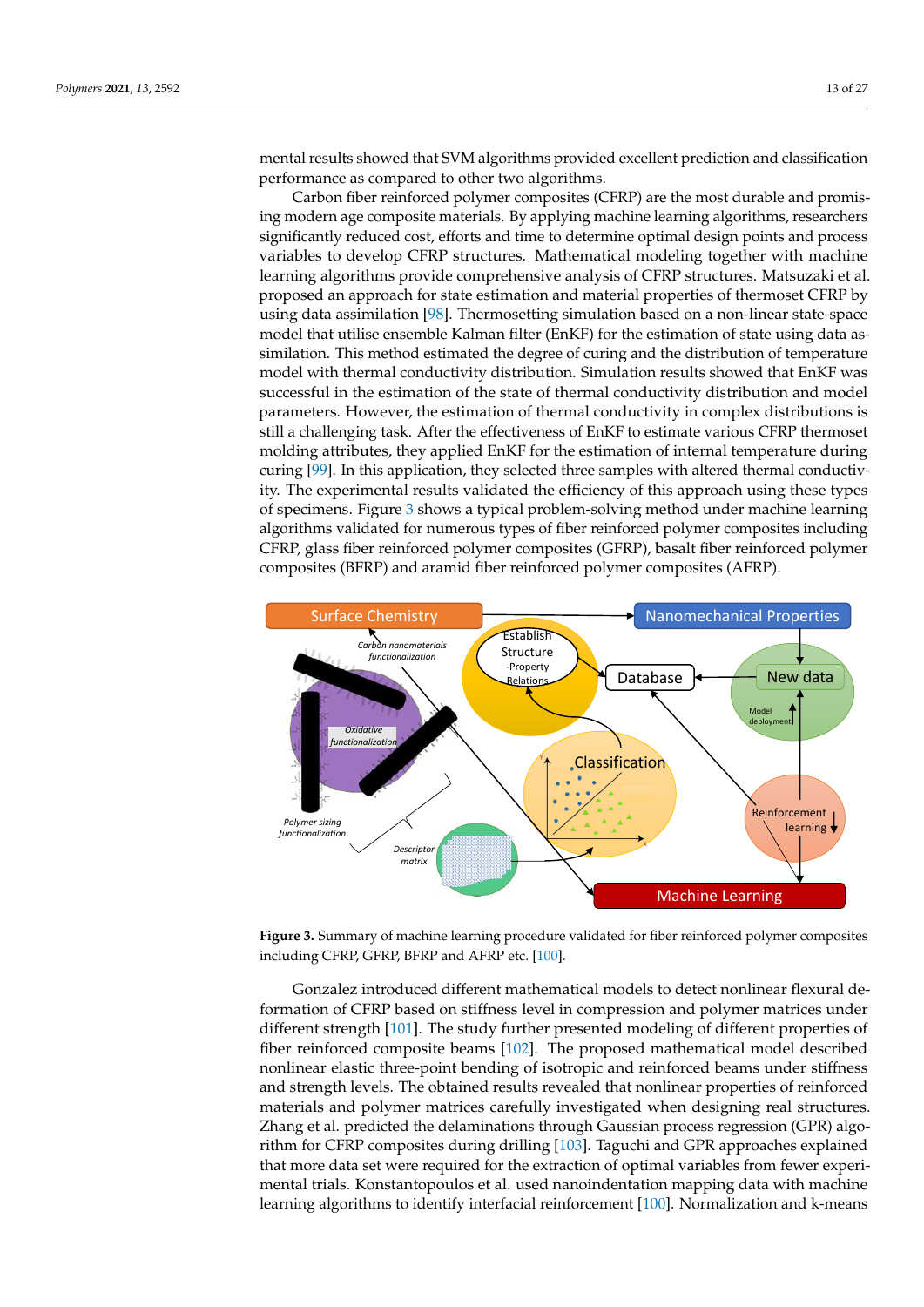clustering were applied to process data by filtering out from epoxy matrix. The used processs was trained by ANN, support vector machines and classification trees. The intrinsic modifications at the interface of CFRP proved that machine learning algorithms effectively patterned data and best fit can be obtained through SVM. Qi et al. employed the decision tree (regression tree) model to establish a relationship between variables properties and macroscopic variables of composite materials [\[104\]](#page-25-5). Here, representative volume element (RVE) algorithms for single-layer and multi-layer CFRP were established by a cross-scale FEM and periodic boundary conditions were loaded in order to verified the obtained results. Table [2](#page-13-0) illustrates a comparison of related work in fiber reinforced polymer composites.

|  |  | <b>Table 2.</b> Comparative study of related work in fiber reinforced polymer composites. |
|--|--|-------------------------------------------------------------------------------------------|
|  |  |                                                                                           |

<span id="page-13-0"></span>

| <b>Proposed Models</b>                                                                                                              | Purposes                                                                                                                            | Methods                                                                                                                                                                                  | <b>Major Findings</b>                                                                                                                                                                                                          | Authors             |
|-------------------------------------------------------------------------------------------------------------------------------------|-------------------------------------------------------------------------------------------------------------------------------------|------------------------------------------------------------------------------------------------------------------------------------------------------------------------------------------|--------------------------------------------------------------------------------------------------------------------------------------------------------------------------------------------------------------------------------|---------------------|
| Deep neural net-<br>work (DNN) with<br>finite-element<br>method                                                                     | Estimation of the<br>stress distributions<br>of the aorta                                                                           | DNN model was constructed<br>and trained, where the input is<br>the results obtained by finite-<br>element analysis method and the<br>output was the aortic wall stress<br>distributions | Simulations results showed that the<br>proposed model was able to predict<br>the stress distributions with lower er-<br>ror and accurate surrogate of finite-<br>element analysis for stress analysis                          | Liang et al. [105]  |
| Logical analysis of<br>data (LAD)                                                                                                   | Process control tech-<br>nique applied to the<br>routing process for<br><b>CFRP</b>                                                 | Monitoring and evaluating the<br>quality of the machined parts in<br>CFRP by controlling some ma-<br>chining features and parameters                                                     | Experimental work showed that the<br>proposed LAD outperformed ANN<br>in both accuracy of controlling and<br>monitoring variables                                                                                              | Shaban et al. [106] |
| Neural network re-<br>gression                                                                                                      | Damage location de-<br>tection of the CFRP<br>composite plate                                                                       | Process the signals obtained by<br>acoustic emission sensors in<br>CFRP composite                                                                                                        | Experiments are applied on the com-<br>posite structure showed that the pro-<br>posed approach provided a good re-<br>sult in the estimation of localization<br>of damage signals comparing to the<br>actual sources           | Zhao et al. [107]   |
| <b>ANN</b>                                                                                                                          | Prediction of damage<br>progression and fa-<br>tigue life in laser in-<br>duced graphene in-<br>terlayered fiberglass<br>composites | Investigation of the potential<br>of exploiting the piezoresis-<br>tive properties of laser induced<br>graphene interlayered fiberglass<br>composites                                    | Simulation results showed that<br>piezoresistive<br>laser<br>induced<br>graphene<br>interlayers<br>provided<br>high prediction accuracy of fatigue<br>life in multifunctional composite<br>structures                          | Nasser et al. [108] |
| ANN, SVM and ex-<br>treme learning ma-<br>chine                                                                                     | Assessment of de-<br>lamination damage<br>fiber-reinforced<br>in<br>polymer composite<br>beams                                      | Machine learning algorithms<br>have been adopted as inverse al-<br>gorithms to evaluate the delami-<br>nation parameters                                                                 | Experimental results demonstrated<br>that the SVM provided the best pre-<br>diction accuracy compared to ANN<br>and extreme learning machine algo-<br>rithms for delamination damage in<br>fiber-reinforced polymer composites | He et al. [97]      |
| Generative<br>kernel<br>principal component<br>thermography and<br>normal-<br>spectral<br>generative<br>ized<br>adversarial network | Defect<br>detection<br>in carbon fiber re-<br>inforced<br>polymer<br>composites                                                     | Extraction of nonlinear features<br>from thermographic data and<br>producing a number of informa-<br>tive thermographic data to im-<br>prove the defect detection                        | Testing results showed that the pro-<br>posed approach improved the detec-<br>tion accuracy of subsurface defects in<br><b>CFRP</b>                                                                                            | Liu et al. [109]    |
| Bayesian regularized<br>neural network                                                                                              | Weld quality classifi-<br>cation for ultrasonic<br>welding of CFRP                                                                  | Proposing a feature selection<br>methodology that combines new<br>clustering overlap analysis with<br>Fisher's ratio to improve the clas-<br>sification results                          | Simulations results in this applica-<br>tion showed that the Bayesian reg-<br>ularized neural network have higher<br>robustness and classification accu-<br>racy compared to SVM and kNN                                       | Sun et al. [110]    |

2.4.2. Prediction and Estimation of Reinforced Fibrous Material

Schimmack et al. applied a prediction approach based on wavelet for defects detection of any variable in a fiber reinforced polymer composite [\[111\]](#page-25-12). The applied algorithm was based on variance estimation for the local Lipschitz constant of any received signal over time. In addition, a modified recursive least squares (RLS) approach was applied to evaluated the various attributes of conductive multifilament fibers used as reinforcement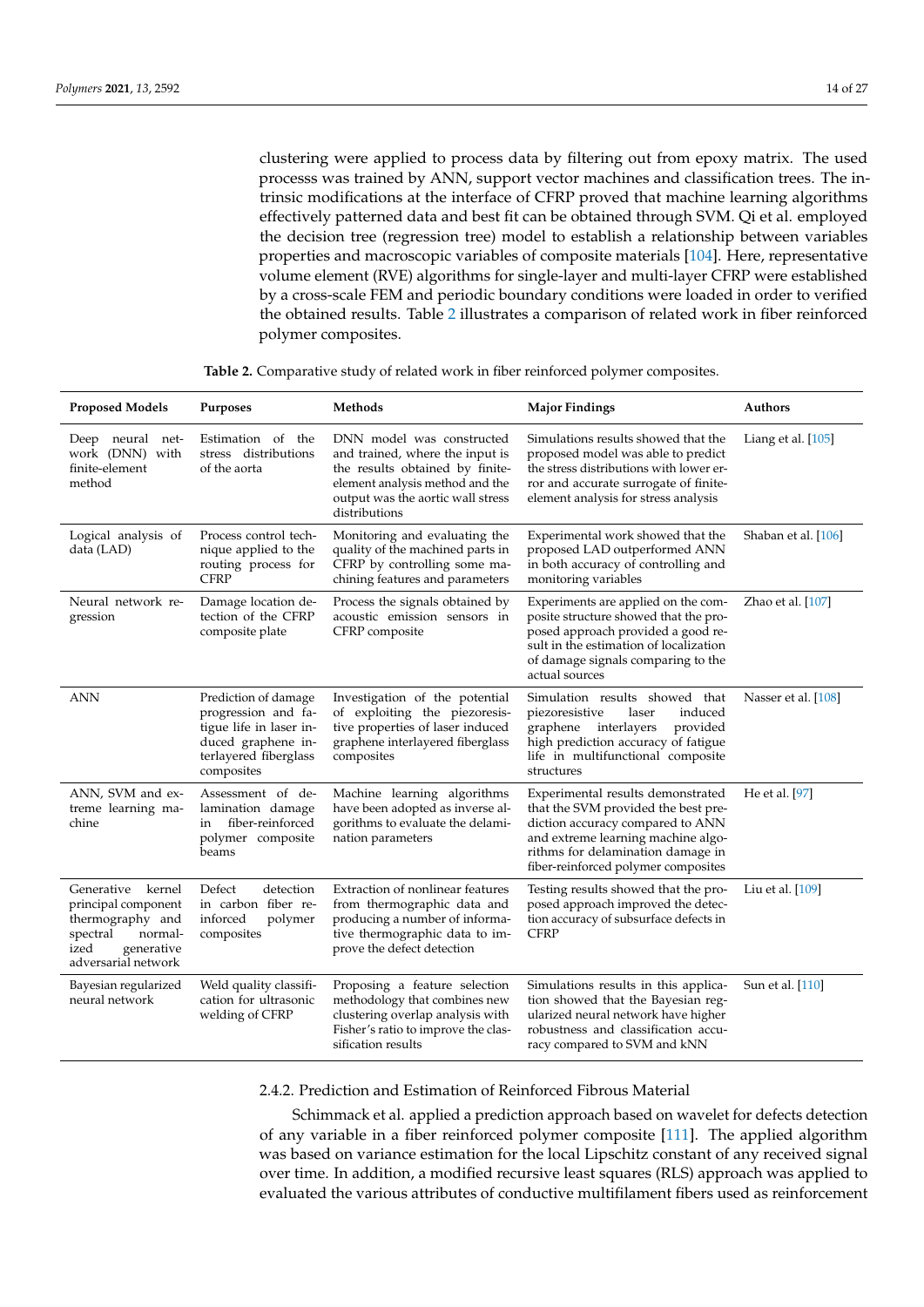during production process. The results proposed that RLS algorithms were useful for the estimation of time-varying sinusoidal disturbances as well as for inductance. Lui et al. developed a new strategy to predict the initial failure strength criterion of woven fabric reinforced composites based on micromechanical model by modifying deep learning neural network (DNN) and mechanics of structure genome (MSG) [\[112\]](#page-25-13). MGS is used to perform initial failure analysis of a square pack microscale model that trained the samples to detect yarn failure criterion. The effectiveness of this strategy was confirmed by testing yarns of mesoscale plain weave fabrics and fiber reinforced composite materials to compute the initial failure strength constants. Soman et al. used a novel algorithm based on Kalman Filter (KF) for load estimation in beam-like structures under complex loading [\[113\]](#page-25-14). Simulation results using experimental data showed that the used algorithm is efficient for classification and monitoring strains in continuous welded rails. In addition, Soman et al. used Kalman filter based neutral axis (NA) tracking algorithm for damage detection in composites structures under varying axial loading [\[114\]](#page-25-15). The proposed scheme was applied on a composite beam instrumented with fiber optic strain sensors. The change in neutral axis location is utilized to detect delamination in beams. Simulations results showed that the proposed formulation of KF for NA tracking provided more powerful use of NA location in various applications. Hallal et al. introduced a review on analytical modeling of elastic properties of textile composites [\[115\]](#page-25-16). Balokas et al. proposed FEM based multiscale prediction algorithm combined with ANN for the prediction of elastic properties of textile composites under different sources of aleatory uncertainty [\[116\]](#page-25-17). The results of sensitivity analysis showed that the proposed algorithm provided good prediction results for elastic yarn properties. Jiang et al. proposed an approach to predict elastic modulus of fiber braided composites with uncertainties using vibration test data [\[117\]](#page-25-18). Reference FEM was used for simulation of uncertain elastic parameters that reflected the dynamic characteristics of a braided composites. Statistical analysis of uncertain parameters revealed that uncertainties in elastic modulus can be identified by using modal data.

#### <span id="page-14-0"></span>**3. Limitations of the Proposed Techniques**

The textile industry is benefited from machine learning tools by using them for different applications like prediction, classification, performance simulation, structural features modelling and image analysis etc. Table [3](#page-14-1) summarizes mostly used machine learning techniques by various researcher in textile based applications.

| <b>Classes</b>           | Techniques                                                    | Applications                                                                                          |
|--------------------------|---------------------------------------------------------------|-------------------------------------------------------------------------------------------------------|
| Yarn manufacturing       | ANN, FL, GA and SVM                                           | Prediction properties                                                                                 |
| Fabric manufacturing     | DL, ANN, FL, DE, GA,<br>SVM, DT, K-nearst, KNN,<br>RF and SVR | Prediction,<br>classification<br>and recognition, optimiza-<br>tion, identification and<br>estimation |
| Finishing processes      | ANN and image processing<br>analysis                          | Prediction, defect detection                                                                          |
| Textile based composites | ANN, DL, KF, EKF, EnKF,<br>FEA, DT, KNN, RT and SVR           | Prediction, defect detection,<br>control, classification, esti-<br>mation, tracking                   |

<span id="page-14-1"></span>**Table 3.** Techniques used in textiles and fiber reinforced polymer composites.

In general, textile processes are mostly non-linear in nature. Therefore, it is difficult to obtain analytic models for the technical design of fabrics due to the difficulties and complex structure imposed by the raw materials. Therefore, most researchers applied ANN in textiles during the confrontation nonlinear and multiparameter problems, without an analytical solution. Furthermore, the use of ANN in textile data prediction, detection,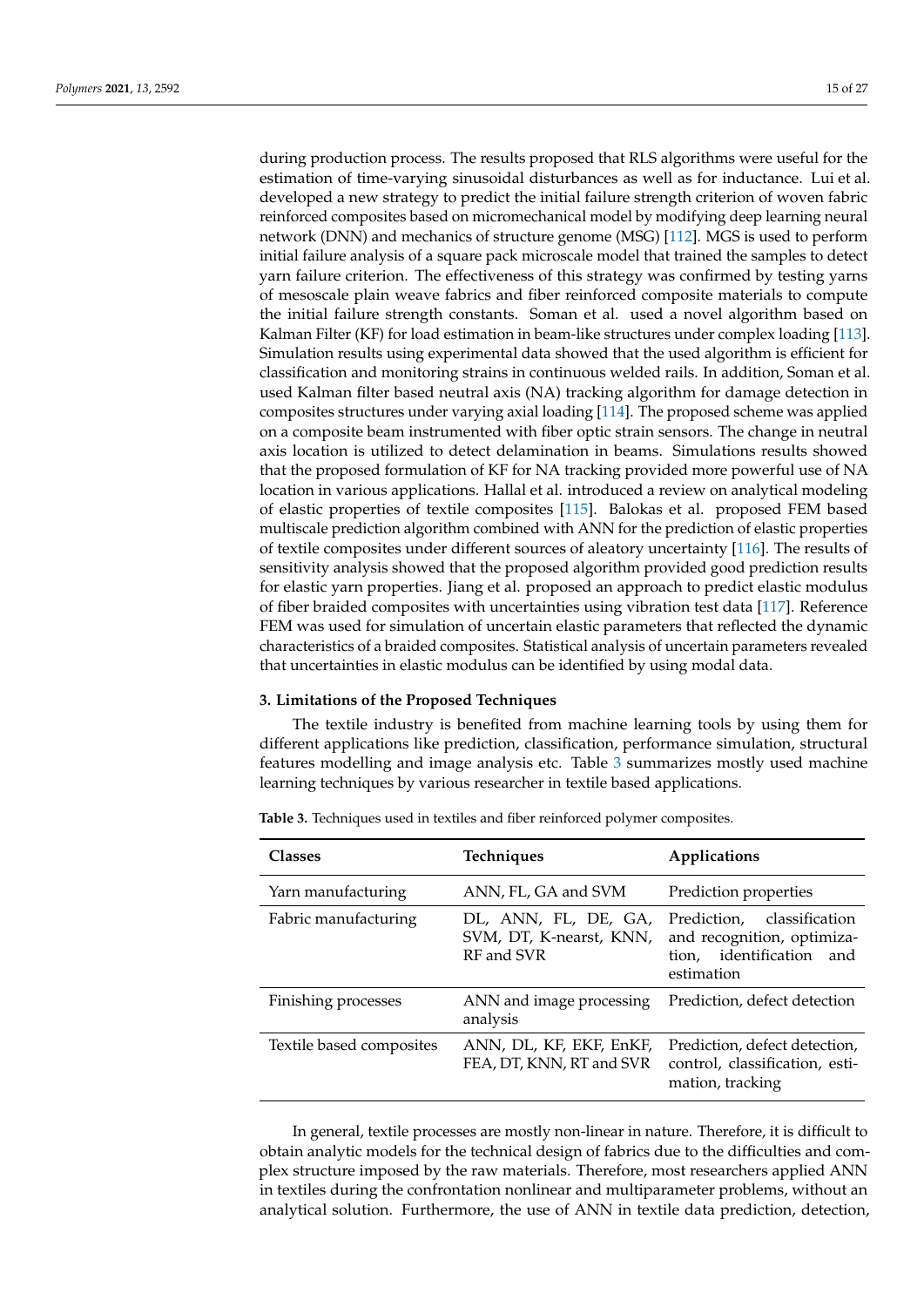identification and classification problems covers fabrics, fibers, yarns, color, wet processing and garments. In addition, ANN has shown its potential as a successful tool for the prediction of different textiles, fiber reinforced composites and in the evaluation of structural properties of polymer composites. The most common ANN type used in textile industry is multilayer perceptron that represents a class of feedforward ANN. A feedforward network consists of single hidden layer and sigmoid activation function is used extensively to solve textile processing problems. However, the limitations of ANN are: it is not applicable outside the data range for which it is trained. In simple, the durability of ANN is limited to the selected range of data. In addition, ANN cannot answer the relationship between input and output variables i.e., ANN cannot predict why the selected input variables result in a significant increase or decrease in output variables and vice versa. Textile processes parameters prediction in a hybrid situation is a complex task for ANN because of highly variable nature of natural fibers, spinning processes, functional materials and fabric end use requirements. The shortcoming of ANN is the implicit nature of ANN models. Rather than developing an explicit analytic expression i.e., linear or nonlinear, of input and output variables, ANN processes the variables in order to gain iterative knowledge and store it in the system. In such a case, ANN subsequently simulates the system and predicts the results.

Fuzzy logic has been applied in various fields of textiles including the prediction of melt-spun yarn count and tensile strength of fibers, classification of colored cotton into different classes, automatic recognition of fabric weave pattern and intelligent diagnosis system for fabric inspection. However, the use of fuzzy logic in a highly complex system may become an obstacle to the verification of system reliability. In addition, validation and verification of a fuzzy knowledge-based system need extensive testing with hardware. Genetic algorithms are widely used to solve various problems in textile processing right from fiber production to garment design and manufacturing. However, the major limitations of GA are: it cannot guarantee to find an optimal solution and it is time consuming. In addition, the solution quality deteriorates with the increase of the dimension of the problem. The neuro-fuzzy hybrid model was applied in several cases for the prediction of fiber, yarn and fabric properties. The prediction reliability of this hybrid model had outperformed the conventional multiple regression model and the ANN model. Supervised learning techniques such as SVM, SVR, DT, k-nearst, KNN and RT were used for classification, identification and prediction properties. However, the training for these algorithms requires a lot of computation time. Recently, deep learning has been used in some textile applications and has shown its performance in identification, defect detection and prediction. Like every method, DL has some limitations. It requires large training data to provide better performance than other methods. However, it has high computational cost to train complex data models.

Kalman filter, ensemble Kalman filter, extended Kalman filter were used to estimate and track the state of materials and their properties in fiber reinforced polymer composites. Kalman filter provides optimal solution only when the state is linear with Gaussian model. For nonlinear and non Gaussian state-space models, optimal estimation problems do not typically admit analytic solutions. Therefore, a numerical method is needed to approximate the state as EKF, EnKF and PFs. EKF relies on the linearization of nonlinear state and observations, and this may result in an erroneous estimation of the state, and in a highly nonlinear case, the filter may diverge. EnKF works better with the Gaussian model, and the accuracy of its estimation depends on number of samples. These algorithms are not effective when the model is highly non-Gaussian and/or nonlinear. The particle filters (PFs), also called Sequential Monte Carlo (SMC), are able to proceed better in these situations. PFs is a sequential Monte Carlo method to estimate the posterior density of the state in a sequential manner, and does not make any assumptions about the linearity of the system model [\[118\]](#page-25-19).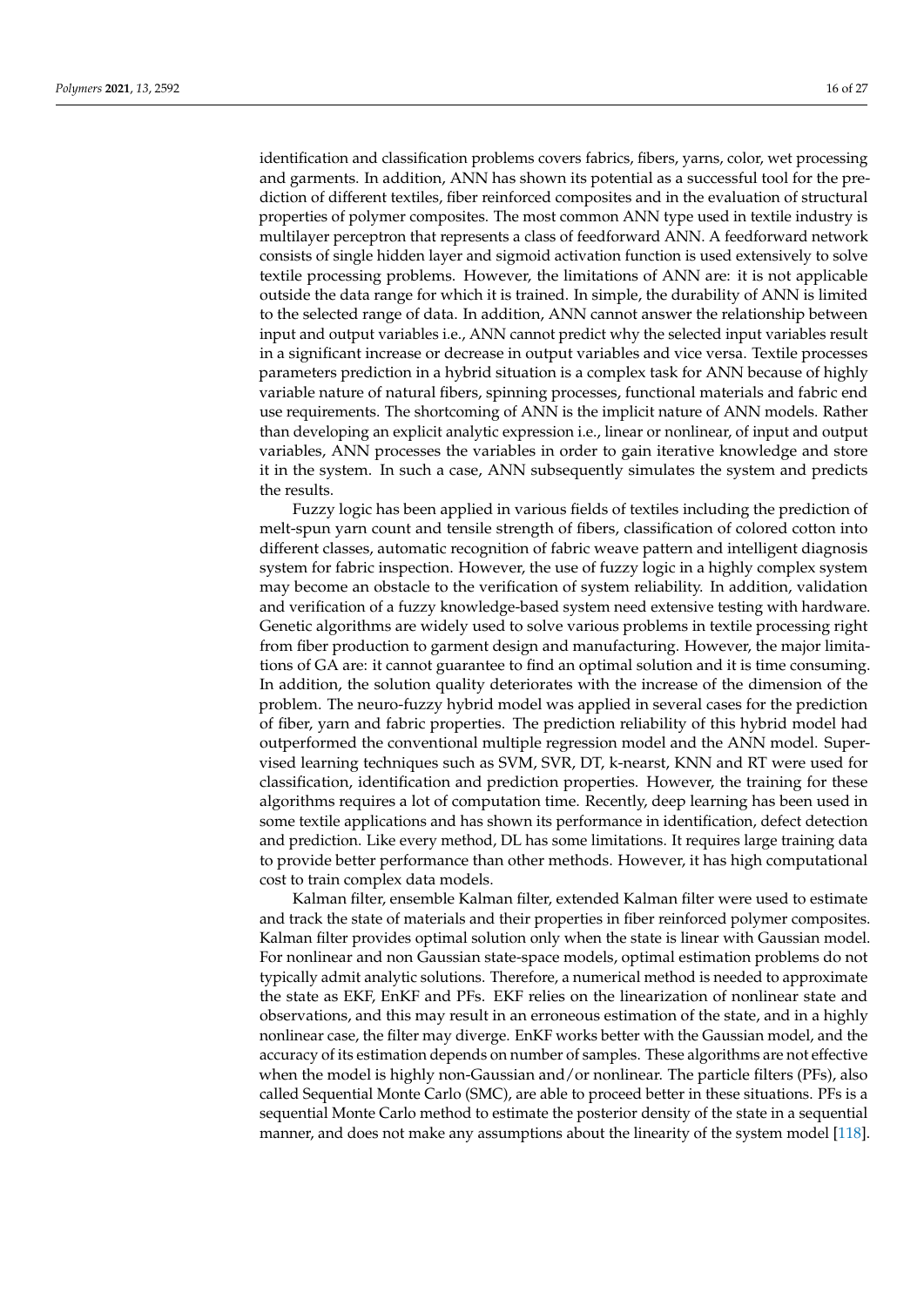# <span id="page-16-0"></span>**4. Future Challenges**

The main reason of machine learning algorithms shortcoming is to not fully utilization of valuable and persistent information about the dynamics and physiology of system. In majority of cases, the model structure of textile composites is related to physical information that may not incorporated explicitly into machine learning algorithms. Physiologically stable models, in contrast, for textiles and composites carry all available information related to system and underlying properties, can be developed using state-space framework. In general, state-space hidden Markov models allow extremely flexible frameworks for simulation and modeling of discrete time data. In a linear system with additive Gaussian noise, an optimal estimation is provided using the Kalman filter [\[119\]](#page-25-20). However, the textile application state-space models are highly nonlinear and may be non-Gaussian.

Sequential Monte Carlo (SMC) is a famous and reliable class of numerical methods to evaluate optimal designs related problems in nonlinear non-Gaussian systems [\[118\]](#page-25-19). SMC is a powerful sampling tool that works with a set of random weighted samples in order to predict the optimal solution. These samples are technically known as *particles* that are utilized during the approximation of state density and statistics of interest [\[118\]](#page-25-19). Given enough particles, the SMC will always perform better than the EKF or EnKF, albeit at the expense of computational requirements [\[119,](#page-25-20)[120\]](#page-25-21). In addition, it provides the SMC converges almost to the optimal solution [\[121\]](#page-25-22). Figure [4](#page-16-1) illustrates a general schematic layout of state estimation with data assimilation using SMC.

<span id="page-16-1"></span>

**Figure 4.** A general schematic layout of the state estimation method with data assimilation.

## *4.1. Classical Sequential Monte Carlo*

We consider the following constrained discrete state-space model, where model representation consists of a dynamical process that captures temporal evolution of system state. As a result, the measurement model explains the relationship between the system state and the system output.

<span id="page-16-3"></span>
$$
x_{k+1} = f_k(x_k) + u_k, \tag{1}
$$

$$
y_k = h_k(x_k) + v_k, \tag{2}
$$

where  $x_k$  is the state transition vector and  $y_k$  is the measurement vector.  $f_k$  and  $h_k$  are possibly nonlinear state transition and measurement functions, respectively.  $u_k$  and  $v_k$  are the process and measurement zero-mean white noise sequences with known probability density functions (pdfs) *Q<sup>k</sup>* and *R<sup>k</sup>* , respectively.

In the Bayesian framework, the optimal inference of the state  $x_k$  using the measurement history  $y_{1:k} = [y_1, \ldots, y_k]$  relies on the posterior density  $p(x_k|y_{1:k})$ . Using Bayes' rule, the posterior density can be computed recursively from the following prediction and update steps:

<span id="page-16-2"></span>
$$
p(x_k|y_{1:k-1}) = \int p(x_{k-1}|y_{1:k-1}) p(x_k|x_{k-1}) dx_{k-1}, \qquad (3)
$$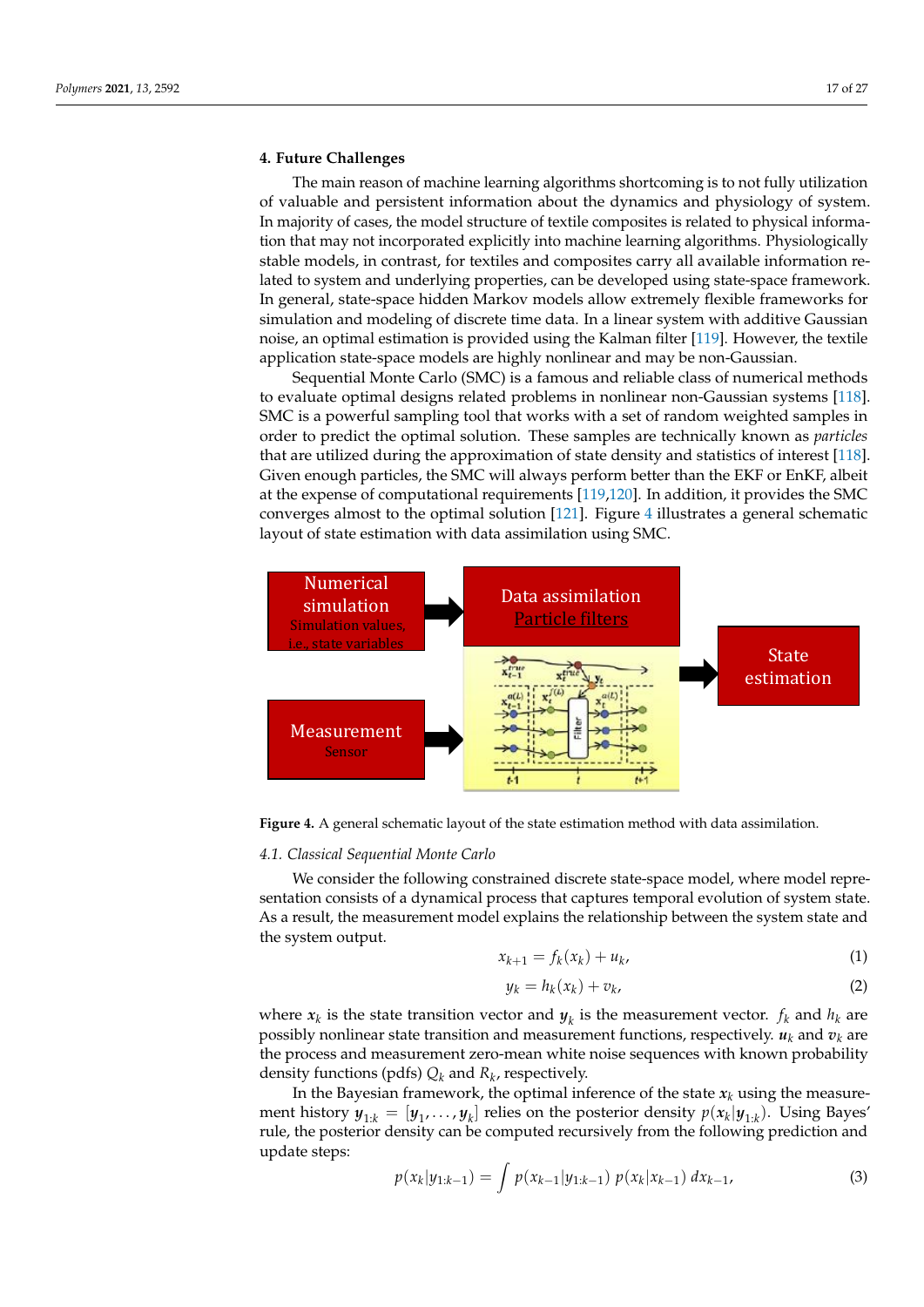<span id="page-17-0"></span>
$$
p(x_k|y_{1:k}) = \frac{p(y_k|x_k) \ p(x_k|y_{1:k-1})}{\int p(y_k|x_k) \ p(x_k|y_{1:k-1}) \ dx_k}.\tag{4}
$$

In fact, the Equations [\(3\)](#page-16-2) and [\(4\)](#page-17-0) represent only a conceptual solution in the nonlinear case, because the integrals defined are intractable.

Sequential Monte Carlo approximate the posterior density of the unknown state using a set of  $N$  particles and their associated weights  $\{x_k^{(i)}\}$  $\boldsymbol{w}_k^{(i)}$ ,  $\boldsymbol{w}_k^{(i)}$  ${k \choose k}$   $\}_{i=1}^N$ :

$$
p^{N}(\mathbf{x}_{k}|\mathbf{y}_{1:k}) = \sum_{i=1}^{N} w_{k}^{(i)} \delta(\mathbf{x}_{k} - \mathbf{x}_{k}^{(i)}),
$$
\n(5)

where  $\delta$  represents the dirac delta function. In the ideal case, the particles required to be generated from the true posterior  $p(x_k|y_{1:k})$ , which is unknown. Thereby, another distribution named *proposal distribution*  $q(x_k | x_{k-1}, y_k)$  *is used to generate the particles [\[118\]](#page-25-19)*. The importance weight of each particle  $x_k^{(i)}$  $\binom{v}{k}$  is computed using:

<span id="page-17-2"></span>
$$
\tilde{w}_{k}^{(i)} = w_{k-1}^{(i)} \frac{p(y_k | x_k^{(i)}) p(x_k^{(i)} | x_{k-1}^{(i)})}{q(x_k^{(i)} | x_{k-1}^{(i)}, y_k)},
$$
\n(6)

where the normalized weights are given by  $w_k^{(i)} = \tilde{w}_k^{(i)}$  $\binom{i}{k}$  /  $\sum_{i=1}^{N}$ *j*=1  $w_k^{(j)}$  $\frac{0}{k}$ .

The conditional mean estimate of the state is then given by:

$$
\widehat{\mathbf{x}}_k = \mathbb{E}[\mathbf{x}_k | \mathbf{y}_{1:k}] \approx \sum_{i=1}^N w_k^{(i)} \mathbf{x}_k^{(i)}.
$$
 (7)

The weights of the particles may perish and thus require resampling [\[118\]](#page-25-19). The particles are resampled according to their weights, i.e., removing particles with very small weights and duplicating particles with large weights. Thus, equal weights  $(\frac{1}{N})$  are assigned to all selected *N* particles. The detailed steps of sequential Monte Carlo are presented in Algorithm [1.](#page-17-1)

# <span id="page-17-1"></span>**Algorithm 1** Classical sequential Monte Carlo

**Initialization for** i = 1, 2, · · · , N **do** Generate  $x_0^{(i)} \sim \mathcal{N}(x_0^{(j)})$  $_{0}^{\prime\prime}$ ,  $R_{k}$ ). Compute the initial weights using Equation [\(6\)](#page-17-2) and normalize. **end for Estimation for**  $k = 1, 2, \cdots, T$  **do for**  $i = 1, 2, \cdots, N$  **do** Generate sample  $x_k^{(i)}$  $k<sup>(t)</sup>$  from the system dynamics model [\(1\)](#page-16-3). Compute weight using:  $\tilde{w}_k^{(i)} = \tilde{w}_{k-1}^{(i)}$  $\sum_{k=1}^{(i)} p(\boldsymbol{y}_k | \boldsymbol{x}_k^{(i)})$  $_{k}^{(i)}$ ). **end for** Normalize particle weights  $w_k^{(i)} = \tilde{w}_k^{(i)}$  $\binom{i}{k}$  /  $\sum_{i=1}^{N}$ *i*=1  $\tilde{w}_k^{(i)}$ *k* . Resample  $\{x_k^{(i)}\}$  ${k \choose k}$ ,  $\frac{1}{N}$   $\}$ <sub>i=1</sub>. Compute the weighted mean  $\widehat{\mathbf{x}}_k = \sum_{i=1}^N$ *i*=1  $\frac{1}{N}x_k^{(i)}$ *k* . **end for**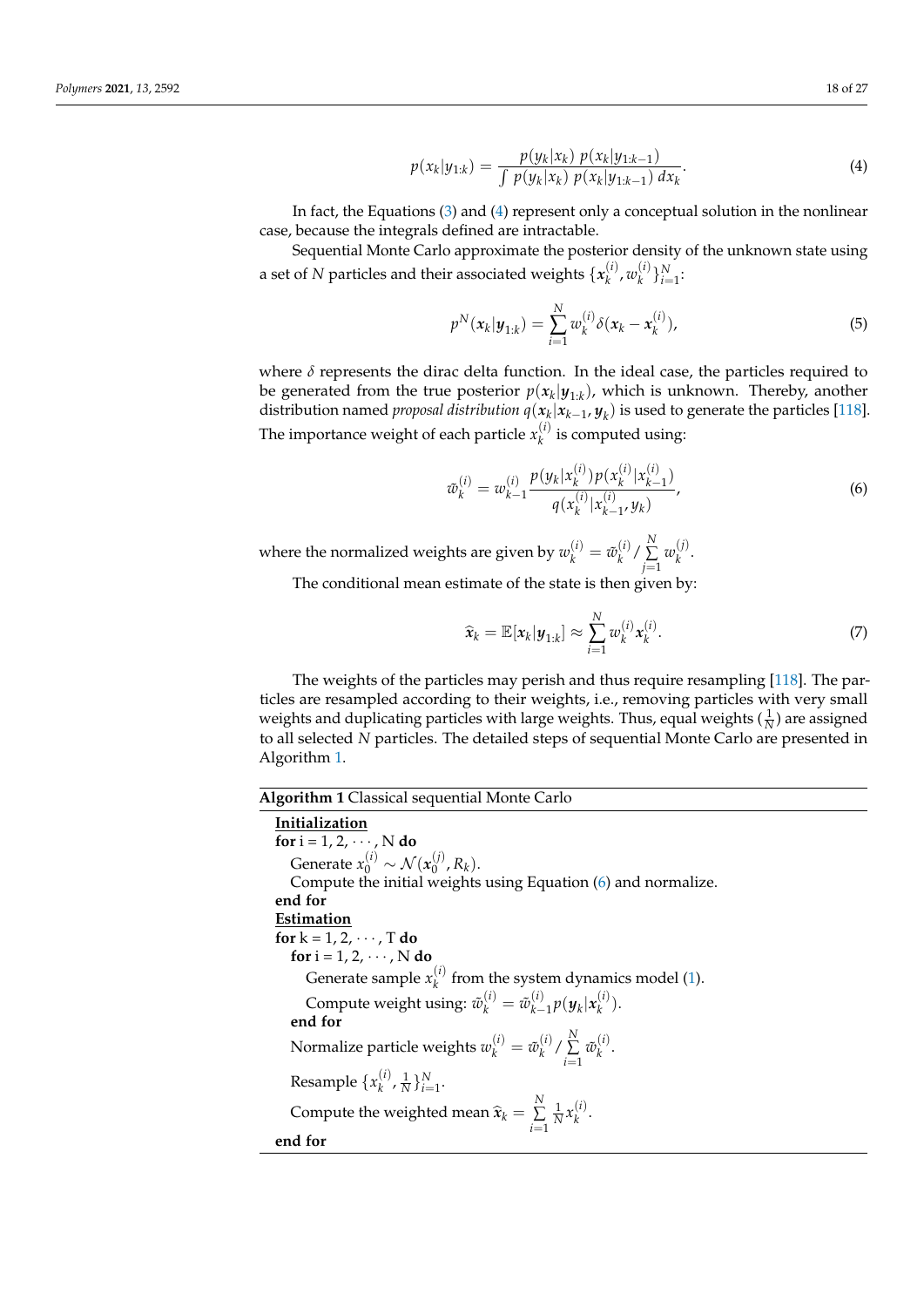#### *4.2. Constrained Sequential Monte Carlo*

Due to physical laws, kinematic constraints, mathematical properties such as target speed restrictions and road networks, technological limitations, geometric considerations, material balance, bounds on actuators and plants and maximum transmission capacity, various dynamical systems are limited within restricted regions [\[122](#page-25-23)[–124\]](#page-25-24). Generally, these constraints may not indulged in state-space model without a major increase to avoid model complexities [\[119,](#page-25-20)[124–](#page-25-24)[126\]](#page-25-25). Nevertheless, it is not straightforward to take into account the physiological and modeling constraints on the state with SMC, due to the complex nature of computations in SMC. The current trend in constrained sequential Monte Carlo simply imposes the constraints on all particles of the SMC. These approaches are: (1) The acceptance/rejection approach, which enforces the constraints by simply rejecting the particles violating them [\[127](#page-25-26)[,128\]](#page-25-27); (2) Constrained importance distribution, which imposes the constraints on all particles or equivalently sample from a constrained importance distribution [\[129–](#page-26-0)[133\]](#page-26-1). The issue of how to impose the constraints -onto prior particles (particles before resampling), posterior particles (particles after resampling) or the estimated unconstrained conditional mean estimate- remains still open [\[129](#page-26-0)[,134\]](#page-26-2). But these approach underlies the fundamental assumption that constraints on the conditional mean estimate (given in Equation [\(9\)](#page-18-0)) can be effectively substituted by the same constraints on all particles. However, this is not true in general. It has been referred to these approaches as Point-wise Density Truncation (PoDeT) methods [\[135\]](#page-26-3). It was recently shown that such schemes result in incorrect estimate or irrelevant constraints altogether [\[135,](#page-26-3)[136\]](#page-26-4).

We consider a general constraint of the form [\[135](#page-26-3)[,136\]](#page-26-4):

$$
a_k \le \phi_k(\widehat{\mathbf{x}}_k) \le b_k,\tag{8}
$$

 $\phi_k$  indicates the constraint function at time *k*. It is important to affirm that the constraint must only be satisfied by the state estimate provided by the conditional mean, defined as follows:

<span id="page-18-0"></span>
$$
a_k \leq \phi_k(\widehat{\mathbf{x}}_k) = \phi_k(E[\mathbf{x}_k|\mathbf{Y}_k]) \approx \phi_k\left(\sum_{i=1}^N w_k^{(i)} \mathbf{x}_k^{(i)}\right) \leq b_k. \tag{9}
$$

Recently, Amor et al. derived the optimal bounds of PoDeT [\[135\]](#page-26-3). They revealed that error estimation was bounded by the area of state posterior density that had not included constraining interval. Specifically, if most of the density lies within the interval, i.e., the density is well-localized in the constraining interval, then the PoDeT estimation error will be small. However, if a high probability region lies outside of the interval, i.e., the density is not well-localized in the constraining interval, then the PoDeT estimation error will be large [\[135\]](#page-26-3). Therefore, Amor et al. proposed a new algorithm referred as "Inductive Mean Density Truncation" (IMeDeT), which inductively samples particles that are guaranteed to satisfy the constraint on the mean of the unknown state [\[137\]](#page-26-5). The details the steps of IMeDeT algorithm are presented in Algorithm [2.](#page-19-0) They evaluated the robustness of the proposed algorithm on the dynamic brain source localization problem using EEG data. In addition, Amor et al. introduced a novel constrained particle filter algorithm called as "mean density truncation" (MiND) and established its convergence properties [\[136](#page-26-4)[,138\]](#page-26-6). MiND is based on the principle of minimal perturbation strategy such that the constrained posterior density is "close"to the unconstrained posterior density. Specifically, they imposed the constraint on the mean of the unknown state by perturbing the unconstrained posterior density using only one particle. The details the steps of MiND algorithm are introduced in Algorithm [3.](#page-20-1) To assess the performance of the proposed algorithm, they applied MiND to solve the problem of movement identification for forearm prosthetic control using the non-negative synergy activation coefficients. The proposed algorithm provided an accurate result with error rates significantly lower than the state-ofthe-art in the literature.

Many real-world applications in textile engineering and polymer composites [\[139](#page-26-7)[–141\]](#page-26-8), may take benefits from this research, i.e., constrained state estimation for nonlinear and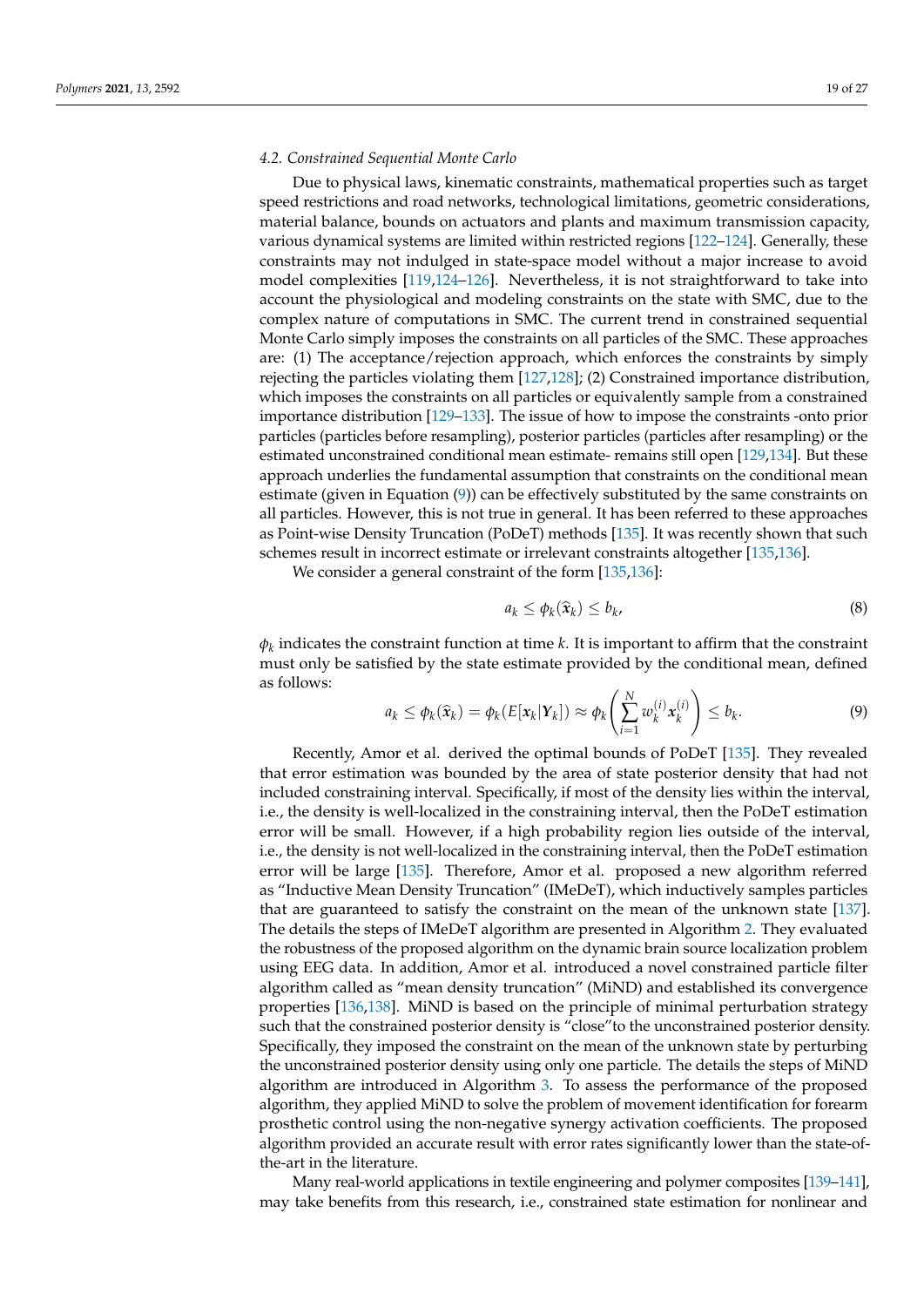non-Gaussian dynamical systems. The main objective of this paper is to emphasize the use of sequential Monte Carlo methods as well as their constrained formulation (IMeDeT and MiND) for the development and modelling of many applications in textile engineering based on, prediction, estimation, controlling, defect detection (See examples in Figure [5\)](#page-19-1), identification and classification (See example in Figure [6\)](#page-20-2) etc.

<span id="page-19-1"></span>

**Figure 5.** Examples of: Defective fabric samples with different patterned textures (from **a1**–**a5**). Different types of defects in cotton fabric (from **b1**–**b3**). Defect with polymer composite (**c1**,**c2**).

<span id="page-19-0"></span>

| <b>Algorithm 2</b> Inductive Mean Density Truncation (IMeDeT)                                      |
|----------------------------------------------------------------------------------------------------|
| Initialization                                                                                     |
| Denote by $C_k$ the constraint region:: $C_k = \{x_k : a_k \le \hat{x}_k \le b_k\}.$               |
| for $j = 1, 2, \dots, N$ do                                                                        |
| Generate $x_0^{(j)} \sim \mathcal{N}(x_0^{(j)}, R_k)$ .                                            |
| Compute the initial weights using Equation (6) and normalize.                                      |
| end for                                                                                            |
| Unconstrained estimation                                                                           |
| for $k = 1, 2, , T$ do                                                                             |
| for $j = 1, 2, , N$ do                                                                             |
| Generate sample $x_k^{(i)}$ from the system dynamics model (1).                                    |
| Calculate the weights $w_k^{(j)}$ of $x_k^{(j)}$ using Equation (6); then , normalize the weights. |
| <b>Constrained estimation</b>                                                                      |
| for $i=1,2,,j$ do                                                                                  |
| if $\sum_{k=1}^{j} w_k^{(i)} x_k^{(i)} \in C_k$ then                                               |
| Go to the next step.                                                                               |
| else                                                                                               |
| Find a particle $x_k^{(j)}$ such that $\sum_{i=1}^N w_k^{(i)} x_k^{(i)} \in C_k$ .                 |
| end if                                                                                             |
| end for                                                                                            |
| end for                                                                                            |
| Compute the constrained weighted mean $\hat{x}_k = \sum_{i=1}^{N} w_k^{(i)} x_k^{(i)}$ .           |
| end for                                                                                            |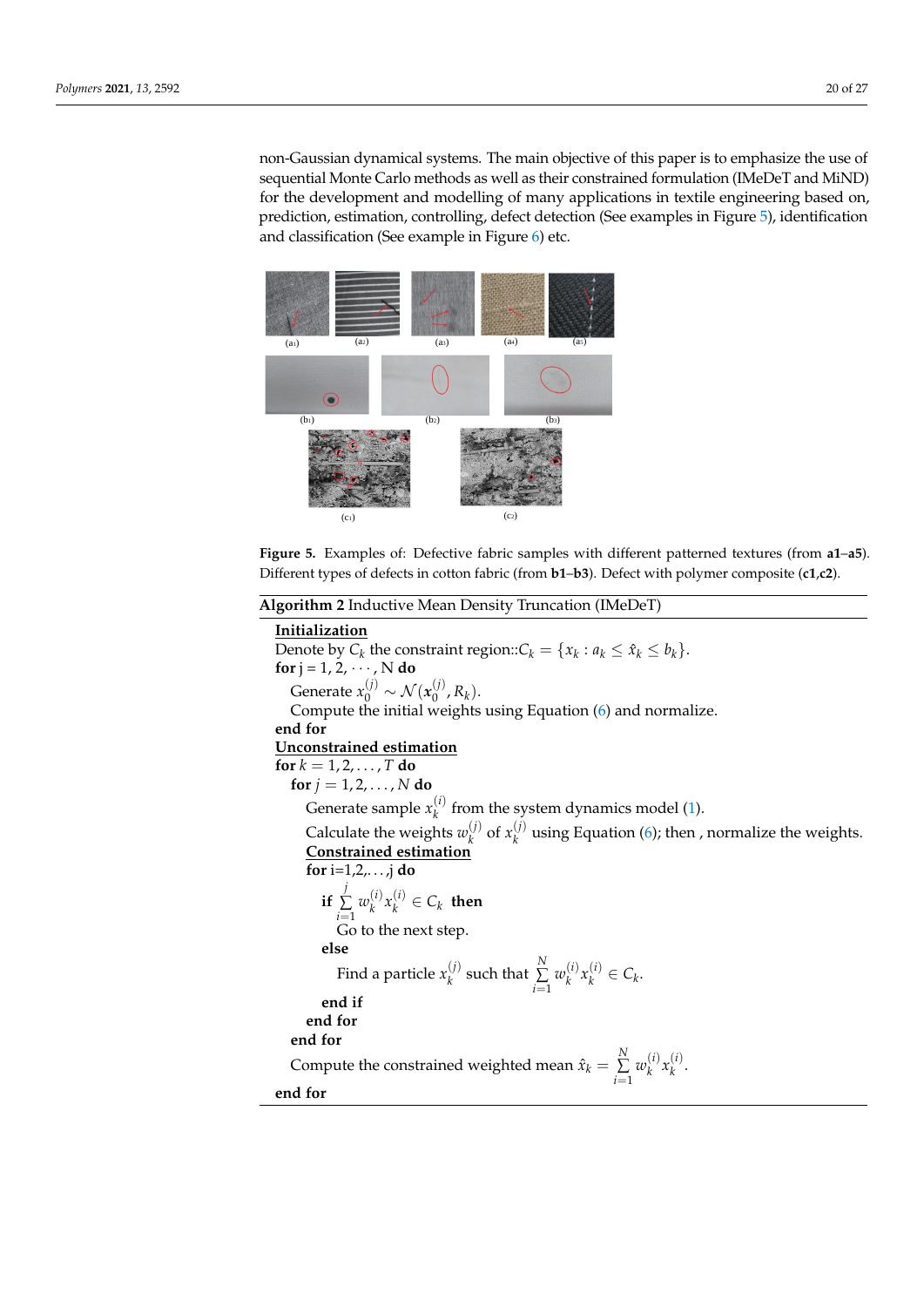<span id="page-20-2"></span>

**Figure 6.** Example of identification and classification fabrics weave samples based on patterns.

#### <span id="page-20-1"></span>**Algorithm 3** Mean Density Truncation (MiND)

**Initialization** The same as initializing IMeDeT. **for**  $k = 1, 2, \cdots, T$  **do Unconstrained estimation for**  $j = 1, 2, \cdots, N$  **do** Generate sample  $x_k^{(j)}$  $\frac{v}{k}$  from the system dynamics model [\(1\)](#page-16-3). Compute weight using Equation [\(6\)](#page-17-2). **end for** Normalize particle weights  $w_k^{(i)} = \tilde{w}_k^{(i)}$  $\binom{i}{k}$  /  $\sum_{i=1}^{N}$ *j*=1  $\tilde{w}_k^{(j)}$  $\frac{V}{k}$ . Resample  $\{x_k^{(i)}\}$  ${k \choose k}$ ,  $\frac{1}{N}$   $\}_{i=1}^{N}$ . Compute the weighted mean  $\widehat{\mathbf{x}}_k = \sum_{i=1}^N$ *i*=1  $\frac{1}{N}x_k^{(i)}$ *k* . **Constrained estimation if**  $\hat{\mathbf{x}}_k \notin C_k$  **then** Remove the furthest particle  $x_k^{(i)}$ . *k* Add a new particle  $x_k^N$  using  $a_k \leq \frac{1}{N} \sum_{i=1}^{N-1} x_k^{(i)} + \frac{1}{N} x_k^{(N)} \leq b_k$  and  $a'_k \leq x_k^{(N)} \leq b'_k$ where  $a'_k = Na_k - \sum_{i=1}^{N-1} x_k^{(i)}$  $b_k^{(i)}$  and  $b_k' = Nb_k - \sum_{i=1}^{N-1} x_k^{(i)}$ *k* . Compute the constrained weighted mean  $\widehat{\mathbf{x}}_k = \sum_{i=1}^N$ *i*=1  $\frac{1}{N}x_k^{(i)}$ *k* . **end if end for**

# <span id="page-20-0"></span>**5. Future Direction and Summary**

This study focuses on machine learning classification methods specifically designed for textiles and polymer composites. It elucidates how classification methods are applied in fiber reinforced composites to deal with problems. Based on discussed literature, this study clearly explains that machine learning classification receives significant consideration in textiles and composites industries. SVM and ANN are widely used classification methods as they provide better prediction accuracy. In addition, this study provides the classification of carbon fiber reinforced composites and the inclusion of polymeric fibers in composites formation. It elaborates recently used advanced machine learning algorithms for textile processes and carbon fiber reinforced composites. It provides critical and in-depth information regarding the algorithms applied during yarn production, fabric manufacturing and textile finishing processes. Drawbacks and limitations of each method are discussed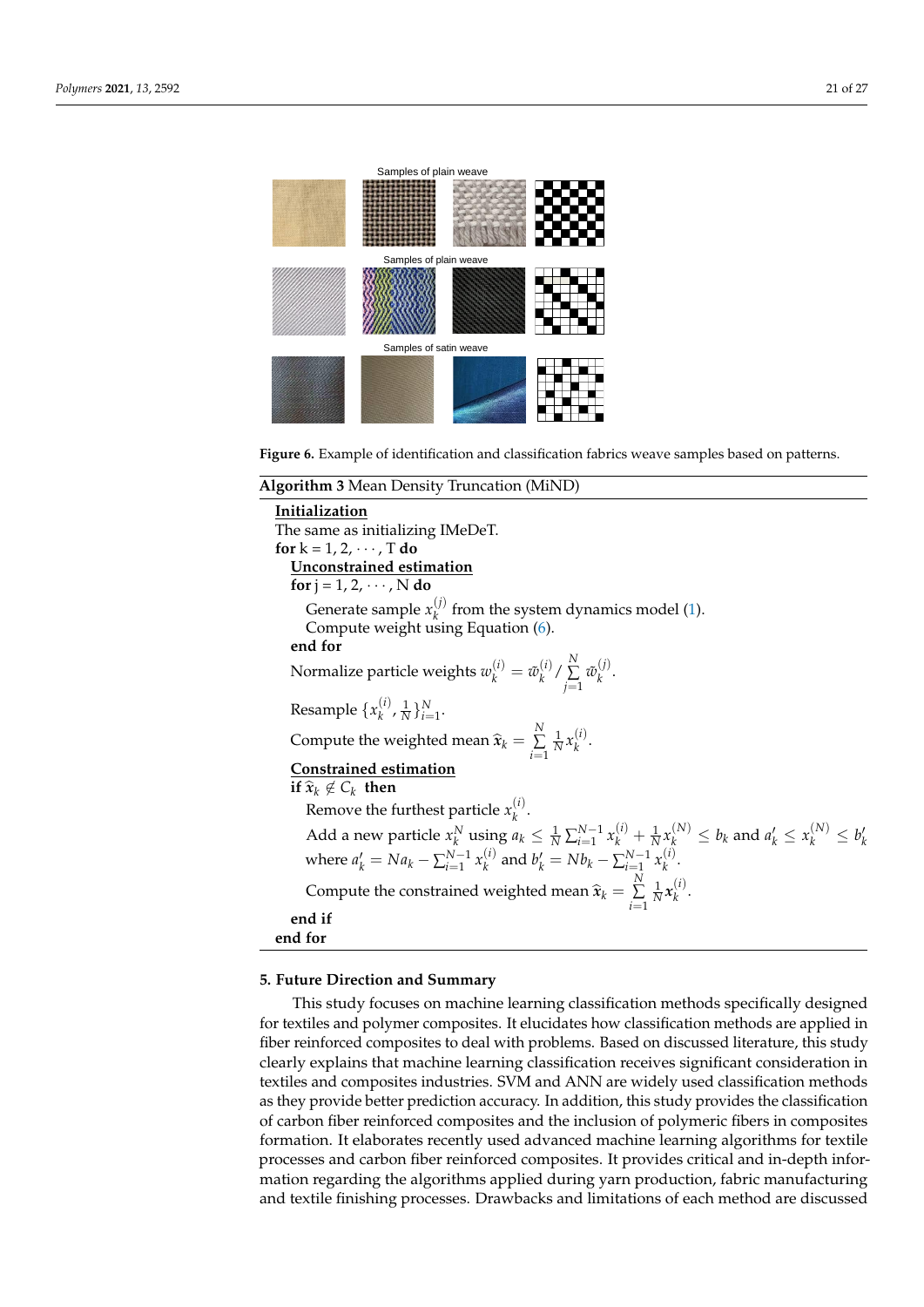in detail. This study proposes gateway and opens new avenues not only for researcher community but also for the readership of the journal. In addition, we suggest the use of sequential Monte Carlo methods, i.e., particle filters for control, monitoring, prediction, and identification, in textiles and composites.

For future work, some novel algorithms e.g., golden eagle optimiser are suggested to study the performance of fiber reinforced polymer composites, besides the classification method. Golden eagle optimiser is a recent method and only one or two studies have applied it so far. This can be beneficial to discover complex relationships and useful patterns between textiles and fiber reinforced polymer composites.

In textiles and composites industries, researchers mostly used single classifier. However, combining multiple algorithms may provide a more accurate and semantic vision for the classification of textile processes. Therefore, researchers should start to use hybrid models in order to achieve better results.

**Author Contributions:** N.A. and M.T.N. conceived, designed and performed experiments; analysed the results and wrote manuscript. M.P. analyzed the results, supervised and acquired funding. All of the authors participated in critical analysis and preparation of the manuscript. All authors have read and agreed to the published version of the manuscript.

**Funding:** This work was supported by the Ministry of Education, Youth and Sports of the Czech Republic and the European Union (European Structural and Investment Funds—Operational Programme Research, Development and Education) in the frames of the project "Modular platform for autonomous chassis of specialized electric vehicles for freight and equipment transportation", Reg. No. CZ.02.1.01/0.0/0.0/16\_025/0007293.

**Institutional Review Board Statement:** Not applicable.

**Informed Consent Statement:** Not applicable.

**Data Availability Statement:** Not applicable.

**Conflicts of Interest:** The authors declare no conflict of interest.

# **References**

- <span id="page-21-0"></span>1. Giri, C.; Jain, S.; Zeng, X.; Bruniaux, P. A Detailed Review of Artificial Intelligence Applied in the Fashion and Apparel Industry. *IEEE Access* **2019**, *7*, 95376–95396. [\[CrossRef\]](http://doi.org/10.1109/ACCESS.2019.2928979)
- <span id="page-21-1"></span>2. Noman, M.T.; Wiener, J.; Saskova, J.; Ashraf, M.A.; Vikova, M.; Jamshaid, H.; Kejzlar, P. In-situ development of highly photocatalytic multifunctional nanocomposites by ultrasonic acoustic method. *Ultrason. Sonochem.* **2018**, *40*, 41–56. [\[CrossRef\]](http://dx.doi.org/10.1016/j.ultsonch.2017.06.026)
- 3. Noman, M.T.; Petrů, M. Functional Properties of Sonochemically Synthesized Zinc Oxide Nanoparticles and Cotton Composites. *Nanomaterials* **2020**, *10*, 1661. [\[CrossRef\]](http://dx.doi.org/10.3390/nano10091661)
- 4. Behera, P.; Noman, M.T.; Petrů, M. Enhanced Mechanical Properties of Eucalyptus-Basalt-Based Hybrid-Reinforced Cement Composites. *Polymers* **2020**, *12*, 2837. [\[CrossRef\]](http://dx.doi.org/10.3390/polym12122837)
- 5. Ashraf, M.; Wiener, J.; Farooq, A.; Šašková, J.; Noman, M. Development of Maghemite Glass Fibre Nanocomposite for Adsorptive Removal of Methylene Blue. *Fibers Polym.* **2018**, *19*, 1735–1746. [\[CrossRef\]](http://dx.doi.org/10.1007/s12221-018-8264-2)
- <span id="page-21-2"></span>6. Jamshaid, H.; Mishra, R.; Militký, J.; Pechočiaková, M.; Noman, M. Mechanical, thermal and interfacial properties of green composites from basalt and hybrid woven fabrics. *Fibers Polym.* **2016**, *17*, 1675–1686. [\[CrossRef\]](http://dx.doi.org/10.1007/s12221-016-6563-z)
- <span id="page-21-3"></span>7. Mahmood, A.; Noman, M.T.; Pechočiaková, M.; Amor, N.; Petrů, M.; Abdelkader, M.; Militký, J.; Sozcu, S.; Hassan, S.Z.U. Geopolymers and Fiber-Reinforced Concrete Composites in Civil Engineering. *Polymers* **2021**, *13*, 2099. [\[CrossRef\]](http://dx.doi.org/10.3390/polym13132099)
- <span id="page-21-4"></span>8. Sarr, M.M.; Inoue, H.; Kosaka, T. Study on the improvement of interfacial strength between glass fiber and matrix resin by grafting cellulose nanofibers. *Compos. Sci. Technol.* **2021**, *211*, 108853. [\[CrossRef\]](http://dx.doi.org/10.1016/j.compscitech.2021.108853)
- <span id="page-21-5"></span>9. Liu, L.; Wang, X.; Wu, Z.; Keller, T. Tension-tension fatigue behavior of ductile adhesively-bonded FRP joints. *Compos. Struct.* **2021**, *268*, 113925. [\[CrossRef\]](http://dx.doi.org/10.1016/j.compstruct.2021.113925)
- <span id="page-21-6"></span>10. Li, C.; Xian, G.; Li, H. Influence of immersion in water under hydraulic pressure on the interfacial shear strength of a unidirectional carbon/glass hybrid rod. *Polym. Test.* **2018**, *72*, 164–171. [\[CrossRef\]](http://dx.doi.org/10.1016/j.polymertesting.2018.10.004)
- <span id="page-21-7"></span>11. Li, C.; Yin, X.; Liu, Y.; Guo, R.; Xian, G. Long-term service evaluation of a pultruded carbon/glass hybrid rod exposed to elevated temperature, hydraulic pressure and fatigue load coupling. *Int. J. Fatigue* **2020**, *134*, 105480. [\[CrossRef\]](http://dx.doi.org/10.1016/j.ijfatigue.2020.105480)
- <span id="page-21-8"></span>12. Li, C.; Yin, X.; Wang, Y.; Zhang, L.; Zhang, Z.; Liu, Y.; Xian, G. Mechanical property evolution and service life prediction of pultruded carbon/glass hybrid rod exposed in harsh oil-well condition. *Compos. Struct.* **2020**, *246*, 112418. [\[CrossRef\]](http://dx.doi.org/10.1016/j.compstruct.2020.112418)
- <span id="page-21-9"></span>13. Amor, N.; Noman, M.T.; Petrů, M. Prediction of functional properties of nano TiO<sub>2</sub> coated cotton composites by artificial neural network. *Sci. Rep.* **2021**, *11*, 12235. [\[CrossRef\]](http://dx.doi.org/10.1038/s41598-021-91733-y)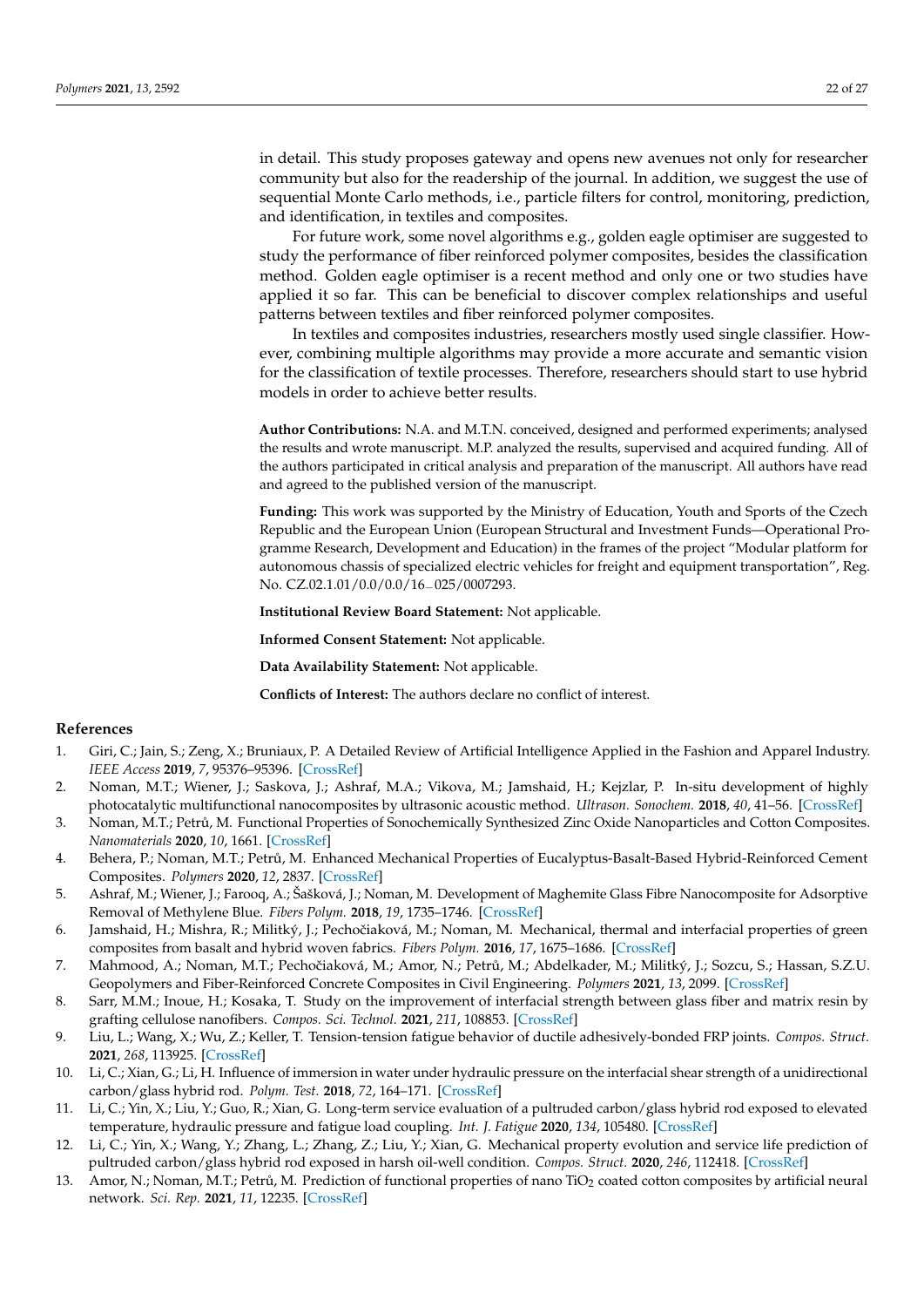- <span id="page-22-0"></span>14. Amor, N.; Noman, M.T.; Petrů, M.; Mahmood, A.; Ismail, A. Neural network-crow search model for the prediction of functional properties of nano TiO<sub>2</sub> coated cotton composites. *Sci. Rep.* 2021, 11, 13649. [\[CrossRef\]](http://dx.doi.org/10.1038/s41598-021-93108-9)
- <span id="page-22-1"></span>15. Zimmerling, C.; Dörr, D.; Henning, F.; Kärger, L. A machine learning assisted approach for textile formability assessment and design improvement of composite components. *Compos. Part A Appl. Sci. Manuf.* **2019**, *124*, 105459. [\[CrossRef\]](http://dx.doi.org/10.1016/j.compositesa.2019.05.027)
- <span id="page-22-2"></span>16. Seçkin, M.; Çağdaş Seçkin, A.; Coşkun, A. Production fault simulation and forecasting from time series data with machine learning in glove textile industry. *J. Eng. Fibers Fabr.* **2019**, *14*, 1558925019883462. [\[CrossRef\]](http://dx.doi.org/10.1177/1558925019883462)
- <span id="page-22-3"></span>17. Ribeiro, R.; Pilastri, A.; Moura, C.; Rodrigues, F.; Rocha, R.; Morgado, J.; Cortez, P. Predicting Physical Properties of Woven Fabrics via Automated Machine Learning and Textile Design and Finishing Features. In *Artificial Intelligence Applications and Innovations*; Maglogiannis, I., Iliadis, L., Pimenidis, E., Eds.; Springer International Publishing: Cham, Switzerland, 2020; pp. 244–255.\_21. [\[CrossRef\]](http://dx.doi.org/10.1007/978-3-030-49186-4_21)
- <span id="page-22-4"></span>18. Noman, M.T.; Petru, M.; Louda, P.; Kejzlar, P. Woven Textiles Coated with Zinc Oxide Nanoparticles and Their Thermophysiological Comfort Properties. *J. Nat. Fibers* **2021**, 1–13. [\[CrossRef\]](http://dx.doi.org/10.1080/15440478.2020.1870621)
- <span id="page-22-5"></span>19. Noman, M.T.; Amor, N.; Petru, M.; Mahmood, A.; Kejzlar, P. Photocatalytic Behaviour of Zinc Oxide Nanostructures on Surface Activation of Polymeric Fibres. *Polymers* **2021**, *13*, 1227. [\[CrossRef\]](http://dx.doi.org/10.3390/polym13081227) [\[PubMed\]](http://www.ncbi.nlm.nih.gov/pubmed/33920272)
- <span id="page-22-6"></span>20. Majumdar, A. *Soft Computing in Textile Engineering*; Woodhead Publishing: Sawston, UK, 2011; pp. i–iii. [\[CrossRef\]](http://dx.doi.org/10.1533/9780857090812)
- <span id="page-22-7"></span>21. Mohammad, A.T.; Mahboubeh, M. Artificial Neural Network Prosperities in Textile Applications. In *Artificial Neural Networks Industrial and Control Engineering Applications*; Suzuki, K., Ed.; IntechOpen: Rijeka, Croatia, 2011; pp. 35–64. [\[CrossRef\]](http://dx.doi.org/10.5772/16095)
- <span id="page-22-8"></span>22. Vassiliadis, S.; Rangoussi, M.; Cay, A.; Provatidis, C. Artificial Neural Networks and Their Applications in the Engineering of Fabrics. In *Woven Fabric Engineering*; Dubrovski, P.D., Ed.; Intechopen: London, UK, 2010; pp. 111–134. [\[CrossRef\]](http://dx.doi.org/10.5772/10475)
- <span id="page-22-9"></span>23. Farooq, A.; Sarwar, M.I.; Ashraf, M.A.; Iqbal, D.; Hussain, A.; Malik, S. Predicting Cotton Fibre Maturity by Using Artificial Neural Network. *Autex Res. J.* **2018**, *18*, 429–433. [\[CrossRef\]](http://dx.doi.org/10.1515/aut-2018-0024)
- <span id="page-22-10"></span>24. Malik, S.A.; Gereke, T.; Farooq, A.; Aibibu, D.; Cherif, C. Prediction of yarn crimp in PES multifilament woven barrier fabrics using artificial neural network. *J. Text. Inst.* **2018**, *109*, 942–951. [\[CrossRef\]](http://dx.doi.org/10.1080/00405000.2017.1393786)
- <span id="page-22-11"></span>25. Majumdar, P.K.; Majumdar, A. Predicting the Breaking Elongation of Ring Spun Cotton Yarns Using Mathematical, Statistical, and Artificial Neural Network Models. *Text. Res. J.* **2004**, *74*, 652–655. [\[CrossRef\]](http://dx.doi.org/10.1177/004051750407400717)
- <span id="page-22-12"></span>26. Majumdar, A.; Majumdar, P.K.; Sarkar, B. Application of an adaptive neuro-fuzzy system for the prediction of cotton yarn strength from HVI fibre properties. *J. Text. Inst.* **2005**, *96*, 55–60. [\[CrossRef\]](http://dx.doi.org/10.1533/joti.2004.0062)
- <span id="page-22-13"></span>27. Almetwally, A.A.; Idrees, H.M.; Hebeish, A.A. Predicting the tensile properties of cotton/spandex core-spun yarns using artificial neural network and linear regression models. *J. Text. Inst.* **2014**, *105*, 1221–1229. [\[CrossRef\]](http://dx.doi.org/10.1080/00405000.2014.882043)
- <span id="page-22-14"></span>28. Doran, E.C.; Sahin, C. The prediction of quality characteristics of cotton/elastane core yarn using artificial neural networks and support vector machines. *Text. Res. J.* **2020**, *90*, 1558–1580. [\[CrossRef\]](http://dx.doi.org/10.1177/0040517519896761)
- <span id="page-22-15"></span>29. Dashti, M.; Derhami, V.; Ekhtiyari, E. Yarn tenacity modeling using artificial neural networks and development of a decision support system based on genetic algorithms. *J. AI Data Min.* **2014**, *2*, 73–78. [\[CrossRef\]](http://dx.doi.org/10.22044/jadm.2014.187)
- <span id="page-22-16"></span>30. Mishra, S. Prediction of Yarn Strength Utilization in Cotton Woven Fabrics using Artificial Neural Network. *J. Inst. Eng. Ser. E* **2015**, *96*, 151–157. [\[CrossRef\]](http://dx.doi.org/10.1007/s40034-014-0049-6)
- <span id="page-22-17"></span>31. Mozafary, V.; Payvandy, P. Application of data mining technique in predicting worsted spun yarn quality. *J. Text. Inst.* **2014**, *105*, 100–108. [\[CrossRef\]](http://dx.doi.org/10.1080/00405000.2013.812552)
- <span id="page-22-18"></span>32. Malik, S.A.; Farooq, A.; Gereke, T.; Cherif, C. Prediction of Blended Yarn Evenness and Tensile Properties by Using Artificial Neural Network and Multiple Linear Regression. *Autex Res. J.* **2016**, *16*, 43–50. [\[CrossRef\]](http://dx.doi.org/10.1515/aut-2015-0018)
- <span id="page-22-19"></span>33. El-Geiheini, A.; ElKateb, S.; Abd-Elhamied, M.R. Yarn Tensile Properties Modeling Using Artificial Intelligence. *Alex. Eng. J.* **2020**, *59*, 4435–4440. [\[CrossRef\]](http://dx.doi.org/10.1016/j.aej.2020.07.049)
- <span id="page-22-20"></span>34. Erbil, Y.; Babaarslan, O.; ˙Ilhami, I. A comparative prediction for tensile properties of ternary blended open-end rotor yarns using regression and neural network models. *J. Text. Inst.* **2018**, *109*, 560–568. [\[CrossRef\]](http://dx.doi.org/10.1080/00405000.2017.1361164)
- <span id="page-22-21"></span>35. Azimi, B.; Tehran, M.A.; Mojtahedi, M.R.M. Prediction of False Twist Textured Yarn Properties by Artificial Neural Network Methodology. *J. Eng. Fibers Fabr.* **2013**, *8*, 97–101. [\[CrossRef\]](http://dx.doi.org/10.1177/155892501300800312)
- <span id="page-22-22"></span>36. Noman, M.; Ashraf, M.A.; Jamshaid, H.; Ali, A. A Novel Green Stabilization of TiO<sup>2</sup> Nanoparticles onto Cotton. *Fibers Polym.* **2018**, *19*, 2268–2277. [\[CrossRef\]](http://dx.doi.org/10.1007/s12221-018-8693-y)
- 37. Azeem, M.; Noman, M.T.; Wiener, J.; Petru, M.; Louda, P. Structural design of efficient fog collectors: A review. *Environ. Technol. Innov.* **2020**, *20*, 1–17. [\[CrossRef\]](http://dx.doi.org/10.1016/j.eti.2020.101169)
- 38. Yang, T.; Hu, L.; Xiong, X.; Petrů, M.; Noman, M.T.; Mishra, R.; Militký, J. Sound Absorption Properties of Natural Fibers: A Review. *Sustainability* **2020**, *12*, 8477. [\[CrossRef\]](http://dx.doi.org/10.3390/su12208477)
- 39. Noman, M.; Ashraf, M.A.; Ali, A. Synthesis and applications of nano-TiO2: A review. *Environ. Sci. Pollut. Res.* **2018**, *26*, 3262–3291. [\[CrossRef\]](http://dx.doi.org/10.1007/s11356-018-3884-z)
- 40. Noman, M.T.; Petru, M.; Militký, J.; Azeem, M.; Ashraf, M.A. One-Pot Sonochemical Synthesis of ZnO Nanoparticles for Photocatalytic Applications, Modelling and Optimization. *Materials* **2020**, *13*, 14. [\[CrossRef\]](http://dx.doi.org/10.3390/ma13010014) [\[PubMed\]](http://www.ncbi.nlm.nih.gov/pubmed/31861406)
- <span id="page-22-23"></span>41. Noman, M.; Amor, N.; Petru, M. Synthesis and applications of ZnO nanostructures (ZONSs): A review. *Crit. Rev. Solid State Mater. Sci.* **2021**, *2*, 1–44. [\[CrossRef\]](http://dx.doi.org/10.1080/10408436.2021.1886041)
- <span id="page-22-24"></span>42. Hussain, M.; Khan, B.; Wang, Z.; Ding, S. Woven Fabric Pattern Recognition and Classification Based on Deep Convolutional Neural Networks. *Electronics* **2020**, *9*, 1048. [\[CrossRef\]](http://dx.doi.org/10.3390/electronics9061048)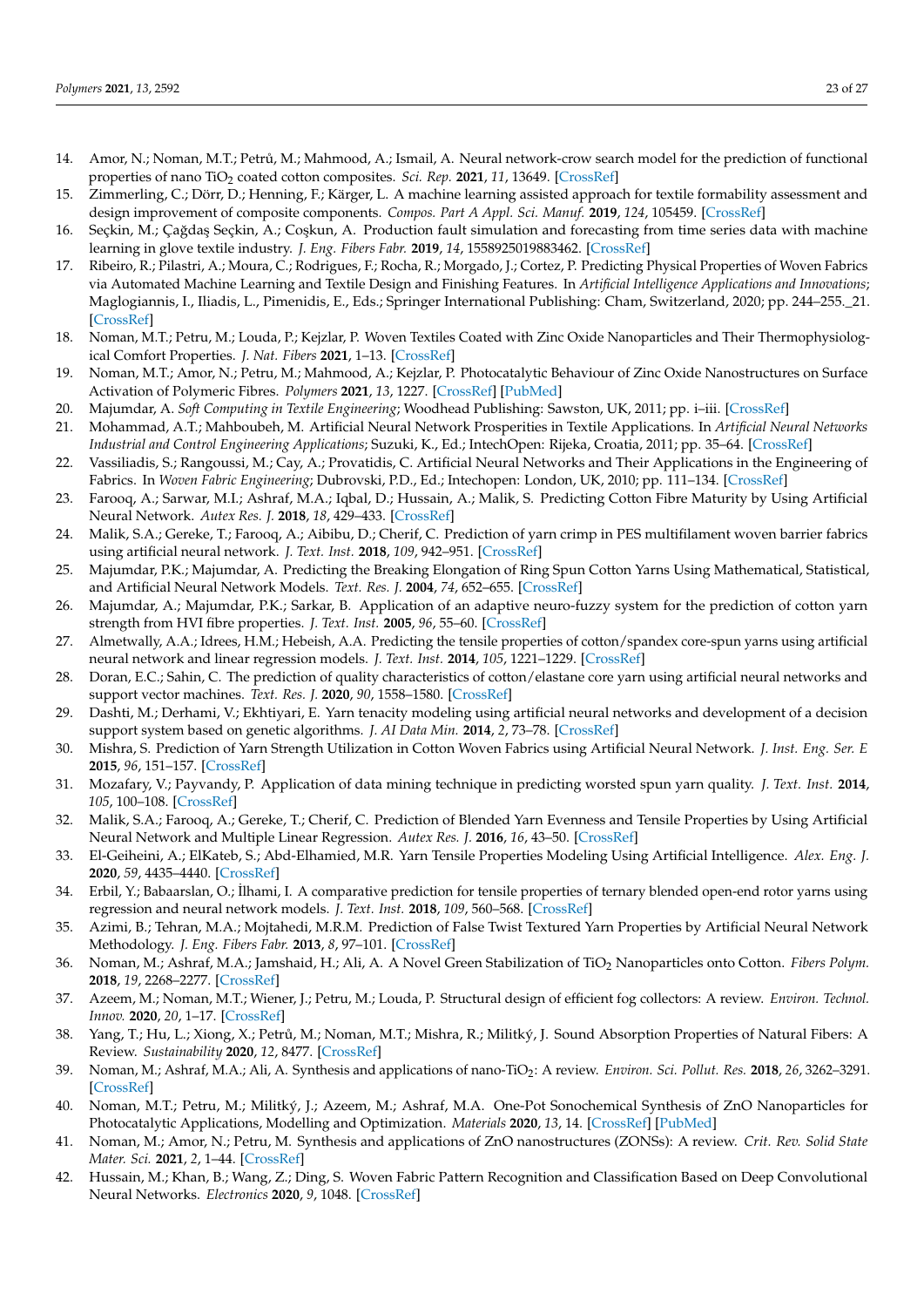- <span id="page-23-0"></span>43. Eldessouki, M.; Hassan, M. Adaptive neuro-fuzzy system for quantitative evaluation of woven fabrics' pilling resistance. *Expert Syst. Appl.* **2015**, *42*, 2098–2113. [\[CrossRef\]](http://dx.doi.org/10.1016/j.eswa.2014.10.013)
- <span id="page-23-1"></span>44. Xiao, Q.; Wang, R.; Zhang, S.; Li, D.; Sun, H.; Wang, L. Prediction of pilling of polyester–cotton blended woven fabric using artificial neural network models. *J. Eng. Fibers Fabr.* **2020**, *15*, 1558925019900152. [\[CrossRef\]](http://dx.doi.org/10.1177/1558925019900152)
- <span id="page-23-2"></span>45. Taieb, A.H.; Mshali, S.; Sakli, F. Predicting Fabric Drapability Property by Using an Artificial Neural Network. *J. Eng. Fibers Fabr.* **2018**, *13*, 87–93. [\[CrossRef\]](http://dx.doi.org/10.1177/155892501801300310)
- <span id="page-23-3"></span>46. Hussain, T.; Malik, Z.A.; Arshad, Z.; Nazir, A. Comparison of artificial neural network and adaptive neuro-fuzzy inference system for predicting the wrinkle recovery of woven fabrics. *J. Text. Inst.* **2015**, *106*, 934–938. [\[CrossRef\]](http://dx.doi.org/10.1080/00405000.2014.953790)
- <span id="page-23-4"></span>47. Noman, M.T.; Petru, M. Effect of Sonication and Nano TiO<sup>2</sup> on Thermophysiological Comfort Properties of Woven Fabrics. *ACS Omega* **2020**, *5*, 11481–11490. [\[CrossRef\]](http://dx.doi.org/10.1021/acsomega.0c00572)
- 48. Mansoor, T.; Hes, L.; Bajzik, V.; Noman, M.T. Novel method on thermal resistance prediction and thermo-physiological comfort of socks in a wet state. *Text. Res. J.* **2020**, *90*, 1987–2006. [\[CrossRef\]](http://dx.doi.org/10.1177/0040517520902540)
- 49. Noman, M.; Petrů, M.; Amor, N.; Yang, T.; Mansoor, T. Thermophysiological comfort of sonochemically synthesized nano TiO<sub>2</sub> coated woven fabrics. *Sci. Rep.* **2020**, *10*, 17204. [\[CrossRef\]](http://dx.doi.org/10.1038/s41598-020-74357-6)
- 50. Ali, A.; Nguyen, N.H.A.; Baheti, V.; Ashraf, M.; Militky, J.; Mansoor, T.; Noman, M.T.; Ahmad, S. Electrical conductivity and physiological comfort of silver coated cotton fabrics. *J. Text. Inst.* **2018**, *109*, 620–628. [\[CrossRef\]](http://dx.doi.org/10.1080/00405000.2017.1362148)
- <span id="page-23-5"></span>51. Noman, M.; Petrů, M.; Amor, N.; Louda, P. Thermophysiological comfort of zinc oxide nanoparticles coated woven fabrics. *Sci. Rep.* **2020**, *10*, 21080. [\[CrossRef\]](http://dx.doi.org/10.1038/s41598-020-78305-2)
- <span id="page-23-6"></span>52. Malik, S.A.; Kocaman, R.T.; Kaynak, H.; Gereke, T.; Aibibu, D.; Babaarslan, O.; Cherif, C. Analysis and prediction of air permeability of woven barrier fabrics with respect to material, fabric construction and process parameters. *Fibers Polym.* **2017**, *18*, 2005–2017. [\[CrossRef\]](http://dx.doi.org/10.1007/s12221-017-7241-5)
- <span id="page-23-7"></span>53. Malik, S.A.; Kocaman, R.T.; Gereke, T.; Aibibu, D.; Cherif, C. Prediction of the Porosity of Barrier Woven Fabrics with Respect to Material, Construction and Processing Parameters and Its Relation with Air Permeability. *Fibres Text. East. Eur.* **2018**, *26*, 71–79. [\[CrossRef\]](http://dx.doi.org/10.5604/01.3001.0011.7306)
- <span id="page-23-8"></span>54. Wong, A.; Li, Y.; Yeung, P. Predicting Clothing Sensory Comfort with Artificial Intelligence Hybrid Models. *Text. Res. J.* **2004**, *74*, 13–19. [\[CrossRef\]](http://dx.doi.org/10.1177/004051750407400103)
- <span id="page-23-9"></span>55. Xu, J.; He, Z.; Li, S.; Ke, W. Production cost optimization of enzyme washing for indigo dyed cotton denim by combining Kriging surrogate with differential evolution algorithm. *Text. Res. J.* **2020**, *90*, 1860–1871. [\[CrossRef\]](http://dx.doi.org/10.1177/0040517520904352)
- <span id="page-23-10"></span>56. Unal, P.; Üreyen, M.; Mecit, D. Predicting properties of single jersey fabrics using regression and artificial neural network models. *Fibers Polym.* **2012**, *13*, 87–95. [\[CrossRef\]](http://dx.doi.org/10.1007/s12221-012-0087-y)
- <span id="page-23-11"></span>57. Yang, C.S.; Lin, C.; Chen, W. Using deep principal components analysis-based neural networks for fabric pilling classification. *Electronics* **2019**, *8*, 474. [\[CrossRef\]](http://dx.doi.org/10.3390/electronics8050474)
- <span id="page-23-12"></span>58. Özçelik Kayseri, G.; Kirtay, E. Part II. Predicting the Pilling Tendency of the Cotton Interlock Knitted Fabrics by Artificial Neural Network. *J. Eng. Fibers Fabr.* **2015**, *10*, 62–71. [\[CrossRef\]](http://dx.doi.org/10.1177/155892501501000417)
- <span id="page-23-13"></span>59. Fayala, F.; Alibi, H.; Benltoufa, S.; Jemni, A. Neural Network for Predicting Thermal Conductivity of Knit Materials. *J. Eng. Fibers Fabr.* **2008**, *3*, 53–60. [\[CrossRef\]](http://dx.doi.org/10.1177/155892500800300407)
- <span id="page-23-14"></span>60. Majumdar, A. Modelling of thermal conductivity of knitted fabrics made of cotton–bamboo yarns using artificial neural network. *J. Text. Inst.* **2011**, *102*, 752–762. [\[CrossRef\]](http://dx.doi.org/10.1080/00405000.2010.516929)
- <span id="page-23-15"></span>61. Kanat, Z.E.; Özdil, N. Application of artificial neural network (ANN) for the prediction of thermal resistance of knitted fabrics at different moisture content. *J. Text. Inst.* **2018**, *109*, 1247–1253. [\[CrossRef\]](http://dx.doi.org/10.1080/00405000.2017.1423003)
- <span id="page-23-16"></span>62. Mitra, A.; Majumdar, A.; Majumdar, P.K.; Bannerjee, D. Predicting thermal resistance of cotton fabrics by artificial neural network model. *Exp. Therm. Fluid Sci.* **2013**, *50*, 172–177. [\[CrossRef\]](http://dx.doi.org/10.1016/j.expthermflusci.2013.06.006)
- <span id="page-23-17"></span>63. Wang, D.; Barber, J.; Lu, W.; Thouless, M. Use of wavelet analysis for an objective evaluation of the formation of pills in nonwoven fabrics. *J. Ind. Text.* **2019**, *49*, 663–675. [\[CrossRef\]](http://dx.doi.org/10.1177/1528083718813524)
- <span id="page-23-18"></span>64. Kalkanci, M.; Sinecen, M.; Kurumer, G. Prediction of dimensional change in finished fabric through artificial neural networks. *Tekst. Konfeksiyon* **2018**, *28*, 43–51. [\[CrossRef\]](http://dx.doi.org/10.1080/00405000.2014.953790)
- <span id="page-23-19"></span>65. Majumdar, A.; Das, A.; Hatua, P.; Ghosh, A. Optimization of Woven Fabric Parameters for Ultraviolet Radiation Protection and Comfort Using Artificial Neural Network and Genetic Algorithm. *Neural Comput. Appl.* **2016**, *27*, 2567–2576. [\[CrossRef\]](http://dx.doi.org/10.1007/s00521-015-2025-6)
- <span id="page-23-20"></span>66. Farooq, A.; Irshad, F.; Azeemi, R.; Iqbal, N. Prognosticating the Shade Change after Softener Application using Artificial Neural Networks. *Autex Res. J.* **2020**, 79–84. [\[CrossRef\]](http://dx.doi.org/10.2478/aut-2020-0019)
- <span id="page-23-21"></span>67. Malik, S.A.; Arain, R.A.; Khatri, Z.; Saleemi, S.; Cherif, C. Neural network modeling and principal component analysis of antibacterial activity of chitosan/AgCl-TiO<sub>2</sub> colloid treated cotton fabric. *Fibers Polym.* **2015**, 16, 1142-1149. [\[CrossRef\]](http://dx.doi.org/10.1007/s12221-015-1142-2)
- <span id="page-23-22"></span>68. Furferi, R.; Governi, L.; Volpe, Y. Modelling and simulation of an innovative fabric coating process using artificial neural networks. *Text. Res. J.* **2012**, *82*, 1282–1294. [\[CrossRef\]](http://dx.doi.org/10.1177/0040517512436828)
- <span id="page-23-23"></span>69. Ni, C.; Li, Z.; Zhang, X.; Sun, X.; Huang, Y.; Zhao, L.; Zhu, T.; Wang, D. Online Sorting of the Film on Cotton Based on Deep Learning and Hyperspectral Imaging. *IEEE Access* **2020**, *8*, 93028–93038. [\[CrossRef\]](http://dx.doi.org/10.1109/ACCESS.2020.2994913)
- <span id="page-23-24"></span>70. Hanbay, K.; Talu, M.F.; Ozguvenc, O.F. Fabric defect detection systems and methods—A systematic literature review. *Optik* **2016**, *127*, 11960–11973. [\[CrossRef\]](http://dx.doi.org/10.1016/j.ijleo.2016.09.110)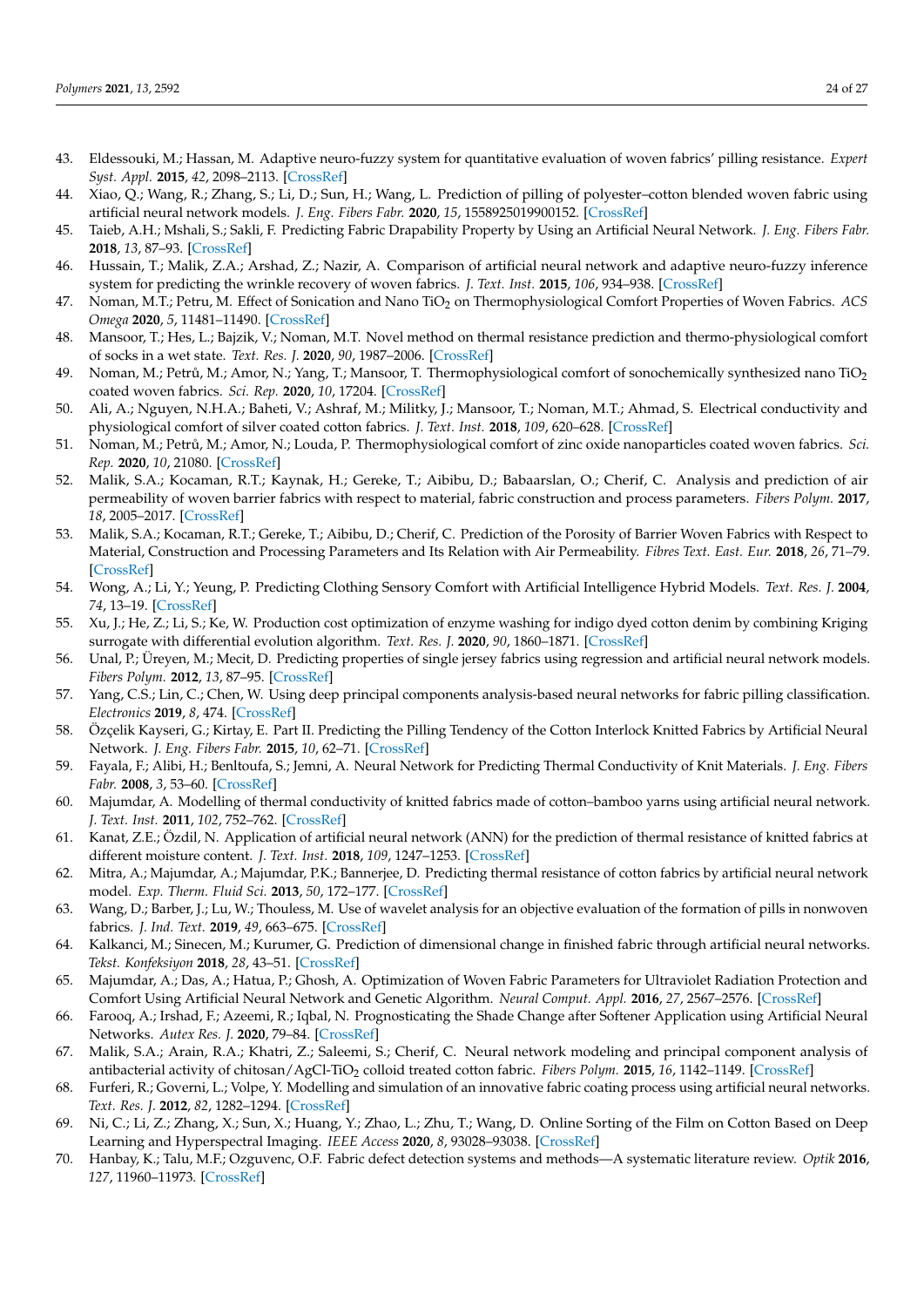- <span id="page-24-0"></span>71. Czimmermann, T.; Ciuti, G.; Milazzo, M.; Chiurazzi, M.; Roccella, S.; Oddo, C.M.; Dario, P. Visual-Based Defect Detection and Classification Approaches for Industrial Applications—A SURVEY. *Sensors* **2020**, *20*, 1459. [\[CrossRef\]](http://dx.doi.org/10.3390/s20051459) [\[PubMed\]](http://www.ncbi.nlm.nih.gov/pubmed/32155900)
- <span id="page-24-1"></span>72. Rasheed, A.; Zafar, B.; Rasheed, A.; Ali, N.; Sajid, M.; Hanif Dar, S.; Habib, U.; Shehryar, T.; Mahmood, M.T. Fabric Defect Detection Using Computer Vision Techniques: A Comprehensive Review. *Math. Probl. Eng.* **2020**, *2020*, 8189403. [\[CrossRef\]](http://dx.doi.org/10.1155/2020/8189403)
- <span id="page-24-2"></span>73. Eldessouki, M.; Hassan, M.; Qashqary, K.; Shady, E. Application of Principal Component Analysis to Boost the Performance of an Automated Fabric Fault Detector and Classifier. *Fibres Text. East. Eur.* **2014**, *22*, 51–57.
- <span id="page-24-3"></span>74. Liu, Z.; Wang, B.; Li, C.; Yu, M.; Ding, S. Fabric defect detection based on deep-feature and low-rank decomposition. *J. Eng. Fibers Fabr.* **2020**, *15*, 1–12. [\[CrossRef\]](http://dx.doi.org/10.1177/1558925020903026)
- <span id="page-24-4"></span>75. Sezer, O.; Ercil, A.; Ertuzun, A. Using perceptual relation of regularity and anisotropy in the texture with independent component model for defect detection. *Pattern Recognit.* **2007**, *40*, 121–133. [\[CrossRef\]](http://dx.doi.org/10.1016/j.patcog.2006.05.023)
- <span id="page-24-5"></span>76. Yapi, D.; Allili, M.S.; Baaziz, N. Automatic Fabric Defect Detection Using Learning-Based Local Textural Distributions in the Contourlet Domain. *IEEE Trans. Autom. Sci. Eng.* **2018**, *15*, 1014–1026. [\[CrossRef\]](http://dx.doi.org/10.1109/TASE.2017.2696748)
- <span id="page-24-6"></span>77. Li, Y.; Zhao, W.; Pan, J. Deformable Patterned Fabric Defect Detection With Fisher Criterion-Based Deep Learning. *IEEE Trans. Autom. Sci. Eng.* **2017**, *14*, 1256–1264. [\[CrossRef\]](http://dx.doi.org/10.1109/TASE.2016.2520955)
- <span id="page-24-7"></span>78. Han, Y.J.; Yu, H.J. Fabric Defect Detection System Using Stacked Convolutional Denoising Auto-Encoders Trained with Synthetic Defect Data. *Appl. Sci.* **2020**, *10*, 2511. [\[CrossRef\]](http://dx.doi.org/10.3390/app10072511)
- <span id="page-24-8"></span>79. Kuo, C.F.J.; Juang, Y. A study on the recognition and classification of embroidered textile defects in manufacturing. *Text. Res. J.* **2016**, *86*, 393–408. [\[CrossRef\]](http://dx.doi.org/10.1177/0040517515590410)
- <span id="page-24-9"></span>80. Huang, M.L.; Fu, C.C. Applying Image Processing to the Textile Grading of Fleece Based on Pilling Assessment. *Fibers* **2018**, *6*, 73. [\[CrossRef\]](http://dx.doi.org/10.3390/fib6040073)
- <span id="page-24-10"></span>81. Li, Y.; Zhang, C. Automated vision system for fabric defect inspection using Gabor filters and PCNN. *SpringerPlus* **2016**, *5*, 765. [\[CrossRef\]](http://dx.doi.org/10.1186/s40064-016-2452-6)
- <span id="page-24-11"></span>82. Sacco, C.; Radwan, A.; Harik, R.; Tooren, M.V. Automated Fiber Placement Defects: Automated Inspection and Characterization. In Proceedings of the SAMPE 2018 Conference and Exhibition, Long Beach, CA, USA, 25 May 2018; pp. 1–13.
- <span id="page-24-12"></span>83. Liang, Z.; Xu, B.; Chi, Z.; Feng, D. Intelligent characterization and evaluation of yarn surface appearance using saliency map analysis, wavelet transform and fuzzy ARTMAP neural network. *Expert Syst. Appl.* **2012**, *39*, 4201–4212. [\[CrossRef\]](http://dx.doi.org/10.1016/j.eswa.2011.09.114)
- <span id="page-24-13"></span>84. Jing, J.; Wang, Z.; Rätsch, M.; Zhang, H. Mobile-Unet: An efficient convolutional neural network for fabric defect detection. *Text. Res. J.* **2020**, 0040517520928604. [\[CrossRef\]](http://dx.doi.org/10.1177/0040517520928604)
- <span id="page-24-14"></span>85. Jeyaraj, P.R.; Nadar, E.R.S. Effective textile quality processing and an accurate inspection system using the advanced deep learning technique. *Text. Res. J.* **2020**, *90*, 971–980. [\[CrossRef\]](http://dx.doi.org/10.1177/0040517519884124)
- <span id="page-24-15"></span>86. Wei, B.; Hao, K.; Tang, X.S.; Ding, Y. A new method using the convolutional neural network with compressive sensing for fabric defect classification based on small sample sizes. *Text. Res. J.* **2019**, *89*, 3539–3555. [\[CrossRef\]](http://dx.doi.org/10.1177/0040517518813656)
- <span id="page-24-16"></span>87. Hu, G.; Huang, J.; Wang, Q.; Li, J.; Xu, Z.; Huang, X. Unsupervised fabric defect detection based on a deep convolutional generative adversarial network. *Text. Res. J.* **2020**, *90*, 247–270. [\[CrossRef\]](http://dx.doi.org/10.1177/0040517519862880)
- <span id="page-24-17"></span>88. Sapuan, S.; Mujtaba, I. *Composite Materials Technology: Neural Network Applications*; CRC Press: Boca Raton, FL, USA, 200 ; pp. 1–355.
- <span id="page-24-18"></span>89. Müzel, S.D.; Bonhin, E.P.; Guimarães, N.; Guidi, E.S. Application of the Finite Element Method in the Analysis of Composite Materials: A Review. *Polymers* **2020**, *12*, 818. [\[CrossRef\]](http://dx.doi.org/10.3390/polym12040818)
- <span id="page-24-19"></span>90. Dixit, A.; Mali, H.S. Modeling techniques for predicting the mechanical properties of woven-fabric textile composites: A Review. *Mech. Compos. Mater.* **2013**, *49*, 1–20. [\[CrossRef\]](http://dx.doi.org/10.1007/s11029-013-9316-8)
- <span id="page-24-20"></span>91. Schimmack, M.; Haus, B.; Leuffert, P.; Mercorelli, P. An Extended Kalman Filter for temperature monitoring of a metalpolymer hybrid fibre based heater structure. In Proceedings of the 2017 IEEE International Conference on Advanced Intelligent Mechatronics (AIM), Munich, Germany, 3–7 July 2017; pp. 376–381. [\[CrossRef\]](http://dx.doi.org/10.1109/AIM.2017.8014046)
- <span id="page-24-21"></span>92. González, C.; Fernández-León, J. A Machine Learning Model to Detect Flow Disturbances during Manufacturing of Composites by Liquid Moulding. *J. Compos. Sci.* **2020**, *4*, 71. [\[CrossRef\]](http://dx.doi.org/10.3390/jcs4020071)
- <span id="page-24-22"></span>93. Altarazi, S.; Allaf, R.; Alhindawi, F. Machine Learning Models for Predicting and Classifying the Tensile Strength of Polymeric Films Fabricated via Different Production Processes. *Materials* **2019**, *12*, 1475. [\[CrossRef\]](http://dx.doi.org/10.3390/ma12091475)
- <span id="page-24-23"></span>94. Balcioglu, H.E.; Seckin, A.C. Comparison of machine learning methods and finite element analysis on the fracture behavior of polymer composites. *Arch. Appl. Mech.* **2020**, *91*, 223–239. [\[CrossRef\]](http://dx.doi.org/10.1007/s00419-020-01765-5)
- <span id="page-24-24"></span>95. Khan, S.; Malik, S.A.; Gull, N.; Saleemi, S.; Islam, A.; Butt, M.T.Z. Fabrication and modelling of the macro-mechanical properties of cross-ply laminated fibre-reinforced polymer composites using artificial neural network. *Adv. Compos. Mater.* **2019**, *28*, 409–423. [\[CrossRef\]](http://dx.doi.org/10.1080/09243046.2019.1573448)
- <span id="page-24-25"></span>96. Boon, Y.D.; Joshi, S.C.; Bhudolia, S.K.; Gohel, G. Recent Advances on the Design Automation for Performance-Optimized Fiber Reinforced Polymer Composite Components. *J. Compos. Sci.* **2020**, *4*, 61. [\[CrossRef\]](http://dx.doi.org/10.3390/jcs4020061)
- <span id="page-24-26"></span>97. He, M.; Wang, Y.; Ramakrishnan, K.R.; Zhang, Z. A comparison of machine learning algorithms for assessment of delamination in fiber-reinforced polymer composite beams. *Struct. Health-Monit. Int. J.* **2020**, 1997–2012. [\[CrossRef\]](http://dx.doi.org/10.1177/1475921720967157)
- <span id="page-24-27"></span>98. Matsuzaki, R.; Tachikawa, T.; Ishizuka, J. Estimation of state and material properties during heat-curing molding of composite materials using data assimilation: A numerical study. *Heliyon* **2018**, *4*, e00554. [\[CrossRef\]](http://dx.doi.org/10.1016/j.heliyon.2018.e00554)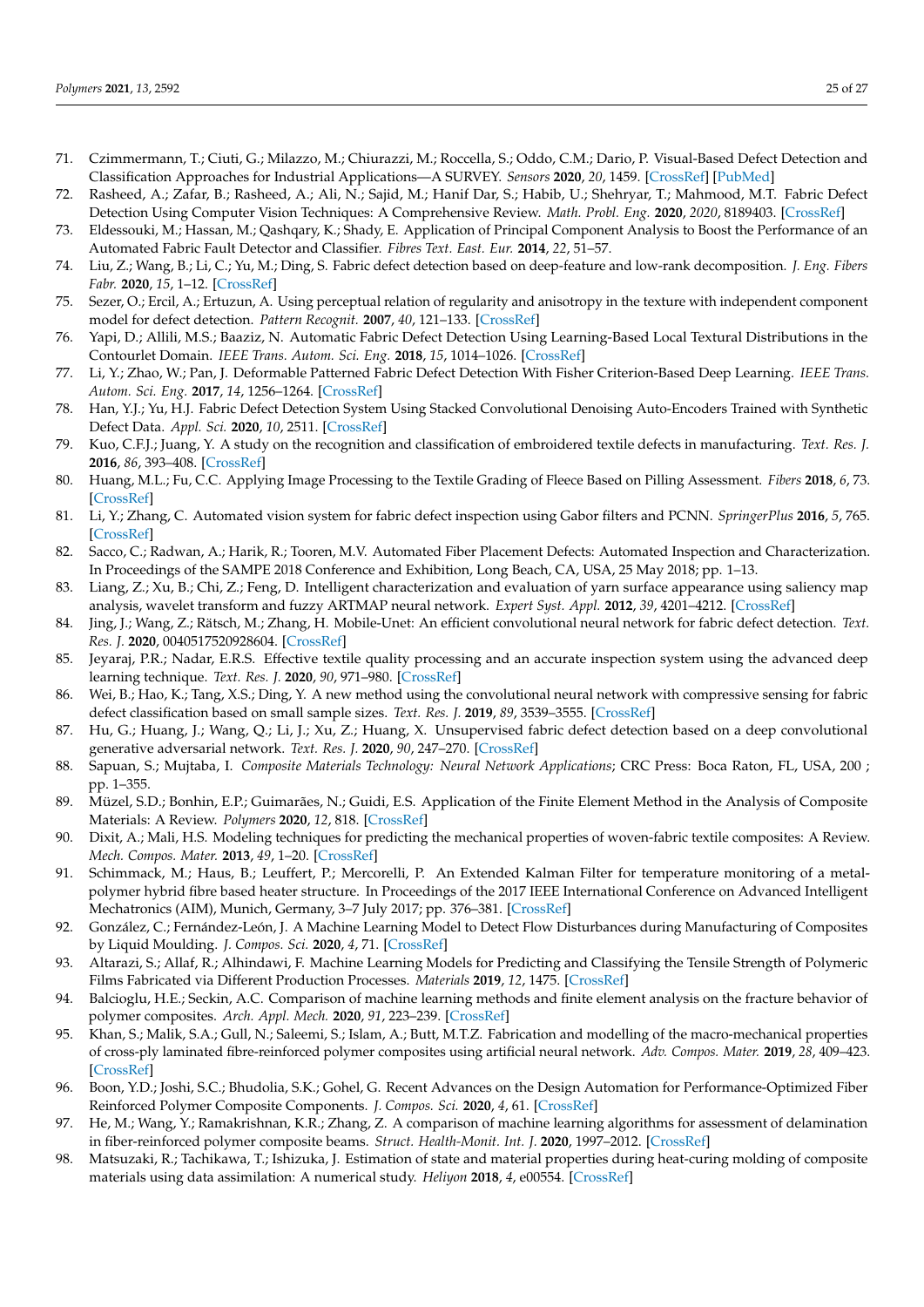- <span id="page-25-0"></span>99. Ishizuka, J.; Matsuzaki, R.; Tachikawa, T. Data assimilation-based state estimation of composites during molding. *Adv. Compos. Mater.* **2019**, *28*, 225–243. [\[CrossRef\]](http://dx.doi.org/10.1080/09243046.2018.1482513)
- <span id="page-25-1"></span>100. Konstantopoulos, G.; Koumoulos, E.P.; Charitidis, C.A. Classification of mechanism of reinforcement in the fiber-matrix interface: Application of Machine Learning on nanoindentation data. *Mater. Des.* **2020**, *192*, 108705. [\[CrossRef\]](http://dx.doi.org/10.1016/j.matdes.2020.108705)
- <span id="page-25-2"></span>101. Golushko, S. *Mathematical Modeling and Numerical Optimization of Composite Structures*; Intechopen: London, UK, 2019; pp. 13–34. [\[CrossRef\]](http://dx.doi.org/10.5772/intechopen.78259)
- <span id="page-25-3"></span>102. Golushko, S.; Buznik, V.; Nuzhny, G. Mathematical modeling and numerical analysis of reinforced composite beams. *J. Phys. Conf. Ser.* **2019**, *1268*, 012018. [\[CrossRef\]](http://dx.doi.org/10.1088/1742-6596/1268/1/012018)
- <span id="page-25-4"></span>103. Zhang, Y.; Xu, X. Predicting the delamination factor in carbon fibre reinforced plastic composites during drilling through the Gaussian process regression. *J. Compos. Mater.* **2020**, 2061–2067. [\[CrossRef\]](http://dx.doi.org/10.1177/0021998320984245)
- <span id="page-25-5"></span>104. Qi, Z.; Zhang, N.; Liu, Y.; Chen, W. Prediction of mechanical properties of carbon fiber based on cross-scale FEM and machine learning. *Compos. Struct.* **2019**, *212*, 199–206. [\[CrossRef\]](http://dx.doi.org/10.1016/j.compstruct.2019.01.042)
- <span id="page-25-6"></span>105. Liang, L.; Liu, M.; Martin, C.; Sun, W. A deep learning approach to estimate stress distribution: A fast and accurate surrogate of finite-element analysis. *J. R. Soc. Interface* **2018**, *15*, 20170844. [\[CrossRef\]](http://dx.doi.org/10.1098/rsif.2017.0844)
- <span id="page-25-7"></span>106. Shaban, Y.; Meshreki, M.; Yacout, S.; Balazinski, M.; Attia, H. Process control based on pattern recognition for routing carbon fiber reinforced polymer. *J. Intell. Manuf.* **2017**, *28*, 165–179. [\[CrossRef\]](http://dx.doi.org/10.1007/s10845-014-0968-6)
- <span id="page-25-8"></span>107. Zhao, Z.; Yua, M.; Dong, S. Damage Location Detection of the CFRP Composite Plate Based on Neural Network Regression. In Proceedings of the 7th Asia-Pacific Workshop on Structural Health Monitoring, Hong Kong, China, 12–15 November 201 ; pp. 1–10.
- <span id="page-25-9"></span>108. Nasser, J.; Groo, L.; Sodano, H. Artificial neural networks and phenomenological degradation models for fatigue damage tracking and life prediction in laser induced graphene interlayered fiberglass composites. *Smart Mater. Struct.* **2021**, *30*, 085010. [\[CrossRef\]](http://dx.doi.org/10.1088/1361-665X/ac093d)
- <span id="page-25-10"></span>109. Liu, K.; Ma, Z.; Liu, Y.; Yang, J.; Yao, Y. Enhanced Defect Detection in Carbon Fiber Reinforced Polymer Composites via Generative Kernel Principal Component Thermography. *Polymers* **2021**, *13*, 825. [\[CrossRef\]](http://dx.doi.org/10.3390/polym13050825) [\[PubMed\]](http://www.ncbi.nlm.nih.gov/pubmed/33800303)
- <span id="page-25-11"></span>110. Sun, L.; Hu, S.J.; Freiheit, T. Feature-based quality classification for ultrasonic welding of carbon fiber reinforced polymer through Bayesian regularized neural network. *J. Manuf. Syst.* **2021**, *58*, 335–347. [\[CrossRef\]](http://dx.doi.org/10.1016/j.jmsy.2020.12.016)
- <span id="page-25-12"></span>111. Schimmack, M.; McGaw, D.; Mercorelli, P. Wavelet based Fault Detection and RLS Parameter Estimation of Conductive Fibers with a Simultaneous Estimation of Time-Varying Disturbance. *IFAC-PapersOnLine* **2015**, *48*, 1773–1778. [\[CrossRef\]](http://dx.doi.org/10.1016/j.ifacol.2015.06.343)
- <span id="page-25-13"></span>112. Liu, X.; Gasco, F.; Goodsell, J.; Yu, W. Initial failure strength prediction of woven composites using a new yarn failure criterion constructed by deep learning. *Compos. Struct.* **2019**, *230*, 111505. [\[CrossRef\]](http://dx.doi.org/10.1016/j.compstruct.2019.111505)
- <span id="page-25-14"></span>113. Soman, R.; Ostachowicz, W. Kalman Filter Based Load Monitoring in Beam Like Structures Using Fibre-Optic Strain Sensors. *Sensors* **2019**, *19*, 103. [\[CrossRef\]](http://dx.doi.org/10.3390/s19010103)
- <span id="page-25-15"></span>114. Soman, R.; Ostachowicz, W. Kalman Filter based Neutral Axis tracking for damage detection in composites structures under changing axial loading conditions. *Compos. Struct.* **2018**, *206*, 517–525. [\[CrossRef\]](http://dx.doi.org/10.1016/j.compstruct.2018.08.058)
- <span id="page-25-16"></span>115. Hallal, A.; Younes, R.; Fardoun, F. Review and comparative study of analytical modeling for the elastic properties of textile composites. *Compos. Part B Eng.* **2013**, *50*, 22–31. [\[CrossRef\]](http://dx.doi.org/10.1016/j.compositesb.2013.01.024)
- <span id="page-25-17"></span>116. Balokas, G.A.; Czichon, S.; Rolfes, R. Neural network assisted multiscale analysis for the elastic properties prediction of 3D braided composites under uncertainty. *Compos. Struct.* **2018**, *183*, 550–562. [\[CrossRef\]](http://dx.doi.org/10.1016/j.compstruct.2017.06.037)
- <span id="page-25-18"></span>117. Jiang, D.; Li, Y.; Fei, Q.; Wu, S. Prediction of uncertain elastic parameters of a braided composite. *Compos. Struct.* **2015**, *126*, 123–131. [\[CrossRef\]](http://dx.doi.org/10.1016/j.compstruct.2015.02.004)
- <span id="page-25-19"></span>118. Doucet, A.; Johansen, A.M. *Handbook of Nonlinear Filtering*; Oxford University Press: Oxford, UK, 2009; Volume 12, pp. 656–704
- <span id="page-25-20"></span>119. Simon, D. *Optimal State Estimation: Kalman, H*∞*, and Nonlinear Approaches*; Wiley: Hoboken, NJ, USA, 2006; p. 552. [\[CrossRef\]](http://dx.doi.org/10.1002/0470045345)
- <span id="page-25-21"></span>120. Amor, N.; Meddeb, A.; Marrouchi, S.; Chebbi, S. A comparative study of nonlinear Bayesian filtering algorithms for estimation of gene expression time series data. *Turk. J. Electr. Eng. Comput. Sci.* **2019**, *27*, 2648–2665. [\[CrossRef\]](http://dx.doi.org/10.3906/elk-1809-187)
- <span id="page-25-22"></span>121. Crisan, D.; Doucet, A. A survery of convergence results on particle filtering methods for practitioners. IEEE *Trans. Signal Process.* **2002**, *50*, 736–746. [\[CrossRef\]](http://dx.doi.org/10.1109/78.984773)
- <span id="page-25-23"></span>122. Huang, Y.; Werner, S.; Huang, J.; Kashyap, N.; Gupta, V. State Estimation in Electric Power Grids: Meeting New Challenges Presented by the Requirements of the Future Grid. *IEEE Signal Process. Mag.* **2012**, *29*, 33–43. [\[CrossRef\]](http://dx.doi.org/10.1109/MSP.2012.2187037)
- 123. Battistello, G.; Ulmke, M. Exploitation of a-priori information for tracking maritime intermittent data sources. In Proceedings of the International Conference on Information Fusion, Chicago, IL, USA, 5–8 July 2011; pp. 1–8.
- <span id="page-25-24"></span>124. Yang, C.; Bakich, M.; Blasch, E. Nonlinear constrained tracking of targets on roads. In Proceedings of the International Conference on Information Fusion, Sydney, NSW, Australia, 4–7 July 2005; pp. 235–242. [\[CrossRef\]](http://dx.doi.org/10.1109/ICIF.2005.1591860)
- 125. Agate, C.S.; Sullivan, K.J. Road-constrained target tracking and identification using a particle filter. In Proceedings of the Signal and Data Processing of Small Targets, San Diego, CA, USA, 5–7 August 2003; Volume 5204, pp. 532–543. [\[CrossRef\]](http://dx.doi.org/10.1117/12.506135)
- <span id="page-25-26"></span><span id="page-25-25"></span>126. Ko, S.; Bitmead, R.R. State estimation for linear systems with state equality constraints. *Automatica* **2007**, *43*, 1363–1368. [\[CrossRef\]](http://dx.doi.org/10.1016/j.automatica.2007.01.017)
- 127. Lang, L.; Chen, W.S.; Bakshi, B.R.; Goel, P.K.; Ungarala, S. Bayesian estimation via sequential Monte Carlo sampling Constrained dynamic systems. *Automatica* **2007**, *43*, 615–622. [\[CrossRef\]](http://dx.doi.org/10.1016/j.automatica.2007.02.012)
- <span id="page-25-27"></span>128. Ungarala, S. A direct sampling particle filter from approximate conditional density function supported on constrained state space. *Comput. Chem. Eng.* **2011**, *35*, 1110–1118. [\[CrossRef\]](http://dx.doi.org/10.1016/j.compchemeng.2010.07.022)